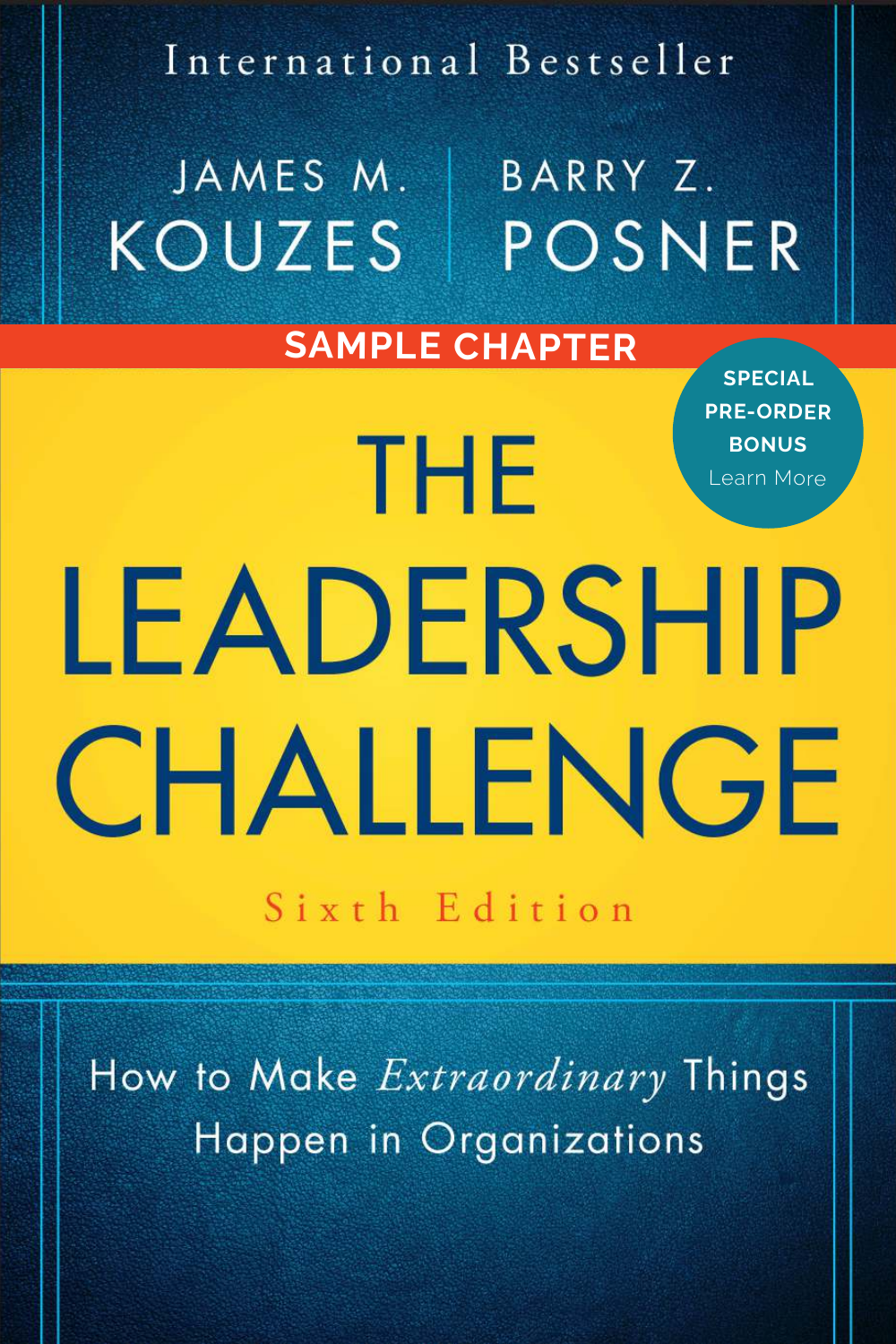# CONTENTS

#### INTRODUCTION:

|                          | <b>Making Extraordinary Things Happen</b>              |  |
|--------------------------|--------------------------------------------------------|--|
| WHAT LEADERS DO AND WHAT |                                                        |  |
|                          |                                                        |  |
|                          | The Five Practices of Exemplary Leadership             |  |
|                          | The Five Practices Make a Difference                   |  |
|                          | The Ten Commitments of Exemplary Leadership            |  |
|                          | 2 Credibility Is the Foundation of Leadership 25       |  |
|                          | What People Look for and Admire in Their Leaders       |  |
|                          | Putting It All Together: Credibility Is the Foundation |  |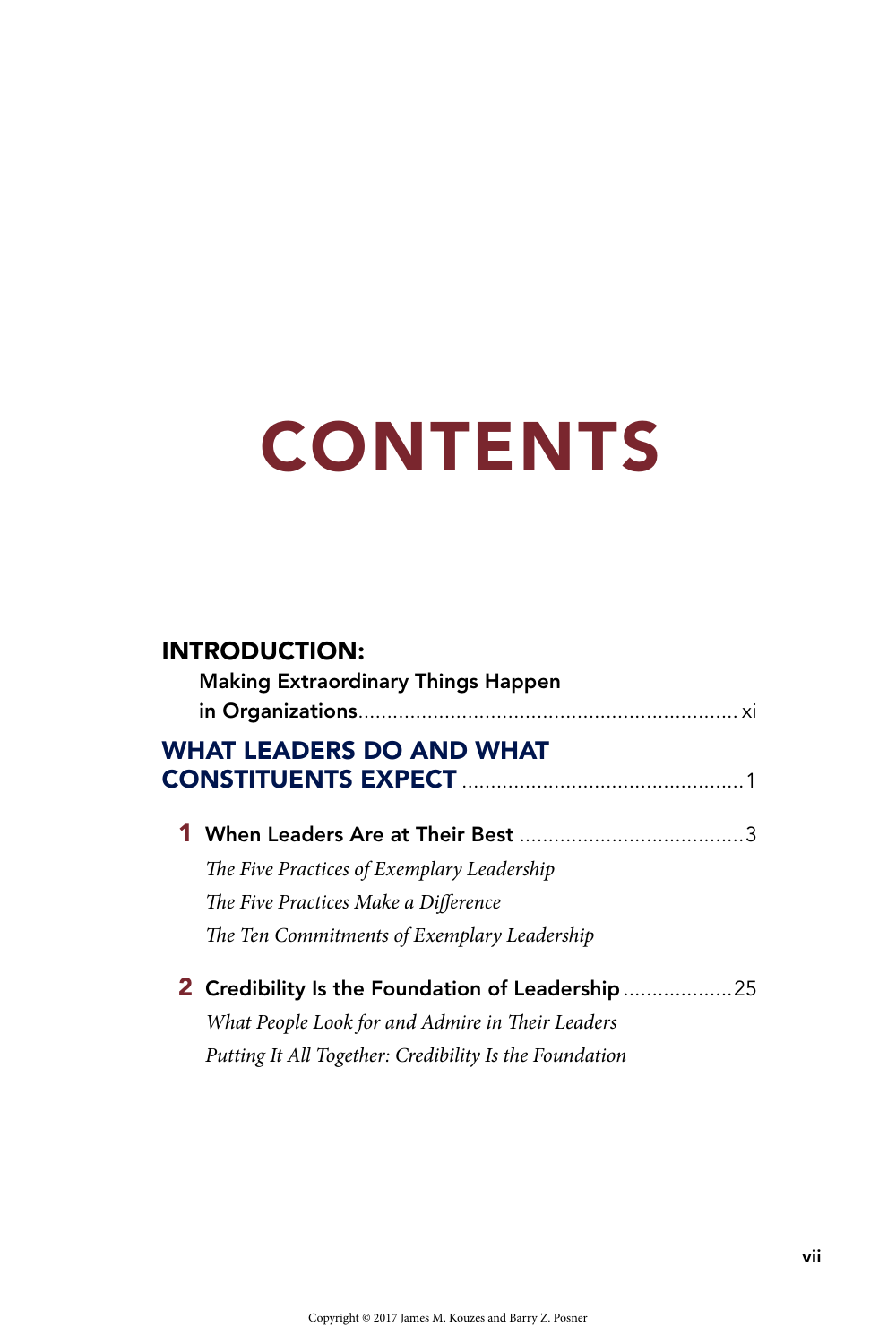

## PRACTICE 1

|  | <b>Find Your Voice</b>           |
|--|----------------------------------|
|  | Affirm Shared Values             |
|  | TAKE ACTION: CLARIFY VALUES      |
|  |                                  |
|  | Live the Shared Values           |
|  | Teach Others to Model the Values |
|  | TAKE ACTION: SET THE EXAMPLE     |

### PRACTICE 2

| Imagine the Possibilities        |  |
|----------------------------------|--|
| Find a Common Purpose            |  |
| TAKE ACTION: ENVISION THE FUTURE |  |
|                                  |  |

**SAMPLE CHAPTER**

| Appeal to Common Ideals    |  |
|----------------------------|--|
| Animate the Vision         |  |
| TAKE ACTION: ENLIST OTHERS |  |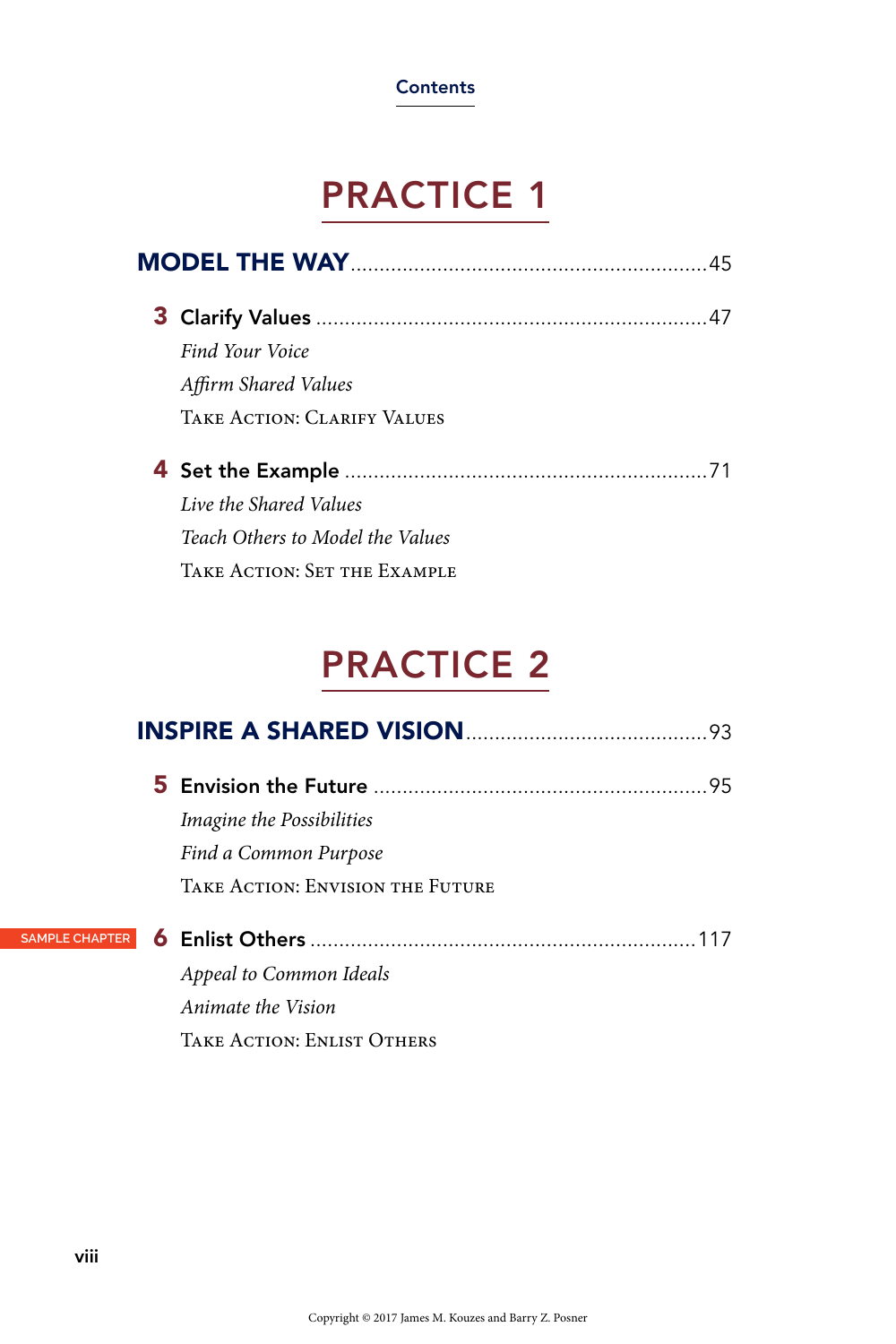

### PRACTICE 3

|  | Seize the Initiative                   |
|--|----------------------------------------|
|  | Exercise Outsight                      |
|  | TAKE ACTION: SEARCH FOR OPPORTUNITIES  |
|  |                                        |
|  | <b>Generate Small Wins</b>             |
|  | Learn from Experience                  |
|  | TAKE ACTION: EXPERIMENT AND TAKE RISKS |

## PRACTICE 4

|--|--|

|                                   | 195 |
|-----------------------------------|-----|
| Create a Climate of Trust         |     |
| Facilitate Relationships          |     |
| TAKE ACTION: FOSTER COLLABORATION |     |
|                                   | 219 |
| Enhance Self-Determination        |     |
| Develop Competence and Confidence |     |

Take Action: Strengthen Others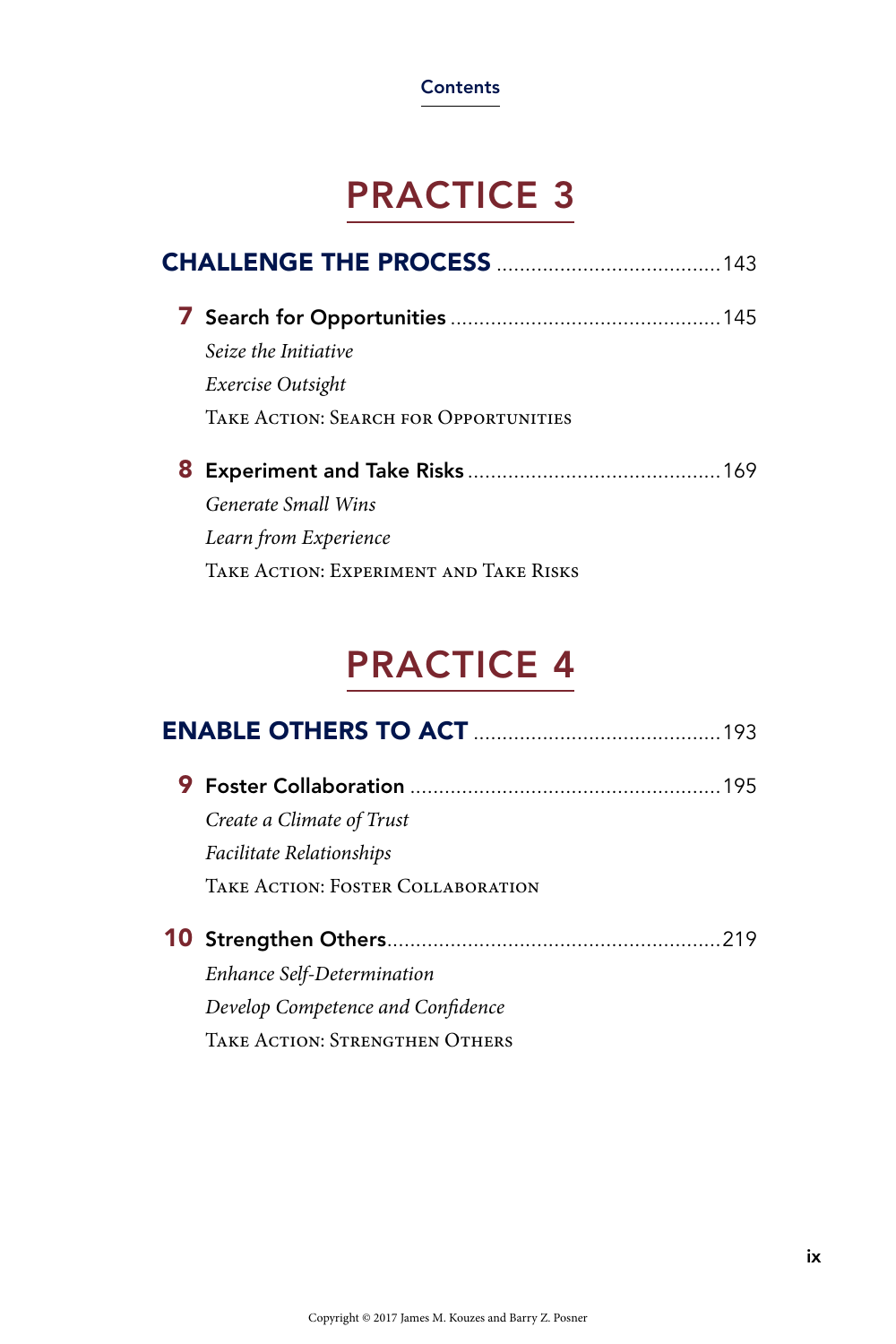

## PRACTICE 5

| 11 | <b>Expect the Best</b><br>Personalize Recognition<br>TAKE ACTION: RECOGNIZE CONTRIBUTIONS                                                                  |  |
|----|------------------------------------------------------------------------------------------------------------------------------------------------------------|--|
|    | Create a Spirit of Community<br><b>Be Personally Involved</b><br>TAKE ACTION: CELEBRATE THE VALUES AND VICTORIES                                           |  |
|    | Exemplary Leadership Is Local<br>Exemplary Leadership Matters<br>Learning Leadership Takes Practice<br>Contrasts and Contradictions<br>First Lead Yourself |  |
|    | Leading Is Doing<br>Remember the Secret to Success in Life                                                                                                 |  |
|    |                                                                                                                                                            |  |
|    |                                                                                                                                                            |  |
|    |                                                                                                                                                            |  |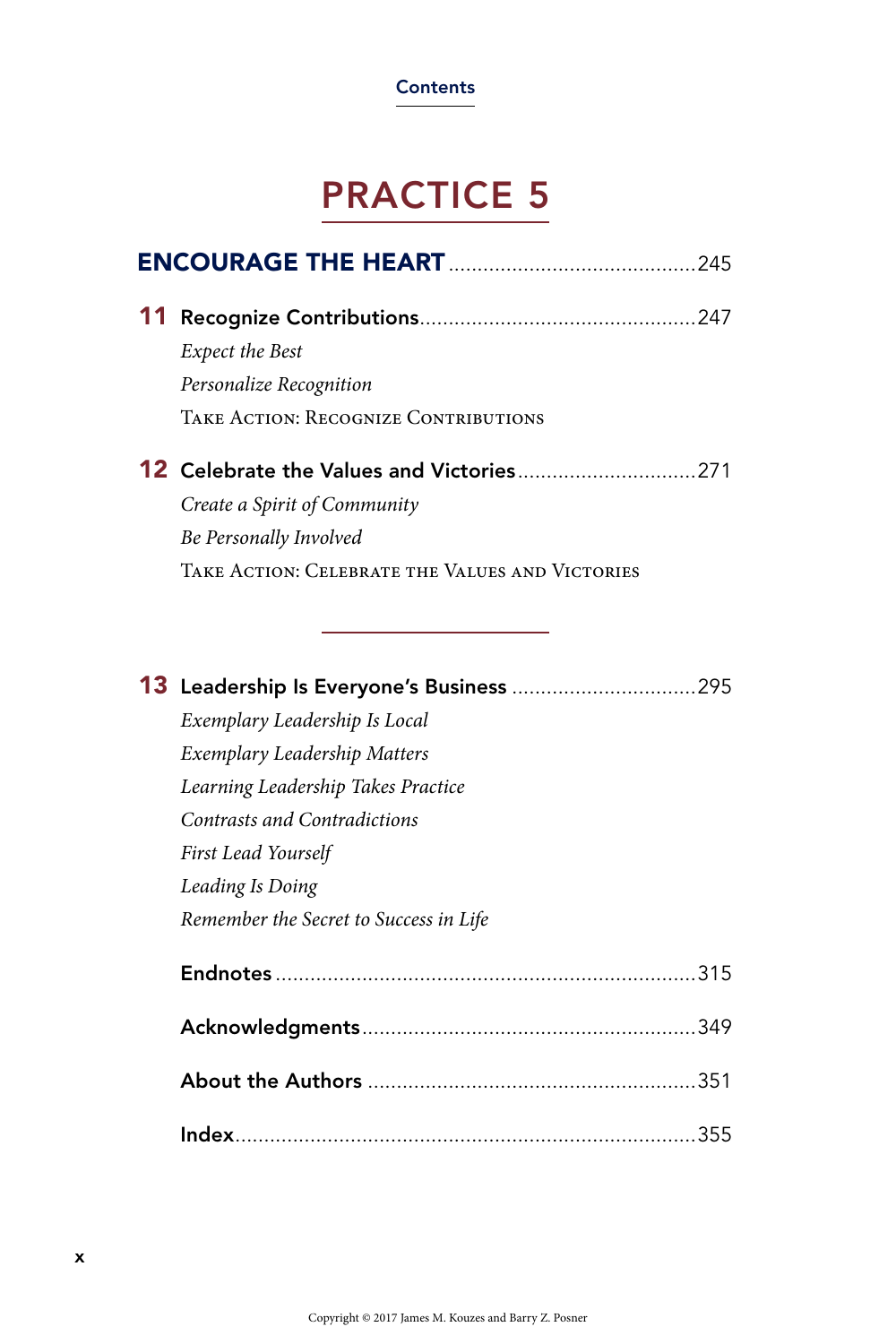<span id="page-5-0"></span>

# CHAPTER 6 Enlist Others

JAN PACAS, MANAGING DIRECTOR at Hilti Corporation, wanted to take his team to a place they'd never been before.<sup>1</sup> Jan had worked at various Hilti locations before, but when he arrived at the Australia operation, he found, in his words, a "very average company," as measured against Hilti International benchmarks and industry peers in Australia. "It was time to create a clear direction," he told us, "something that would hold the company together, something our people could believe in, and something that gave them the motivation to work together in one direction. We want to be constantly striving for something bigger and better"

Jan knew that having strategic objectives wasn't enough. "I think very often people fail to translate the business rationale into something tangible and easy to understand for the wider workforce," he explained. They needed to translate their strategy into something that every person could easily see and describe. "We're Painting Australia Red" is what they came up with. "If you walk on any job site," he said, "you see an ocean of blue, yellow, green—all representing the colors of our competitors: Bosch, Makita, DeWalt, Hitachi, and so on. We painted the picture that we want to see a much bigger share of Hilti's signature red [color] on every job site."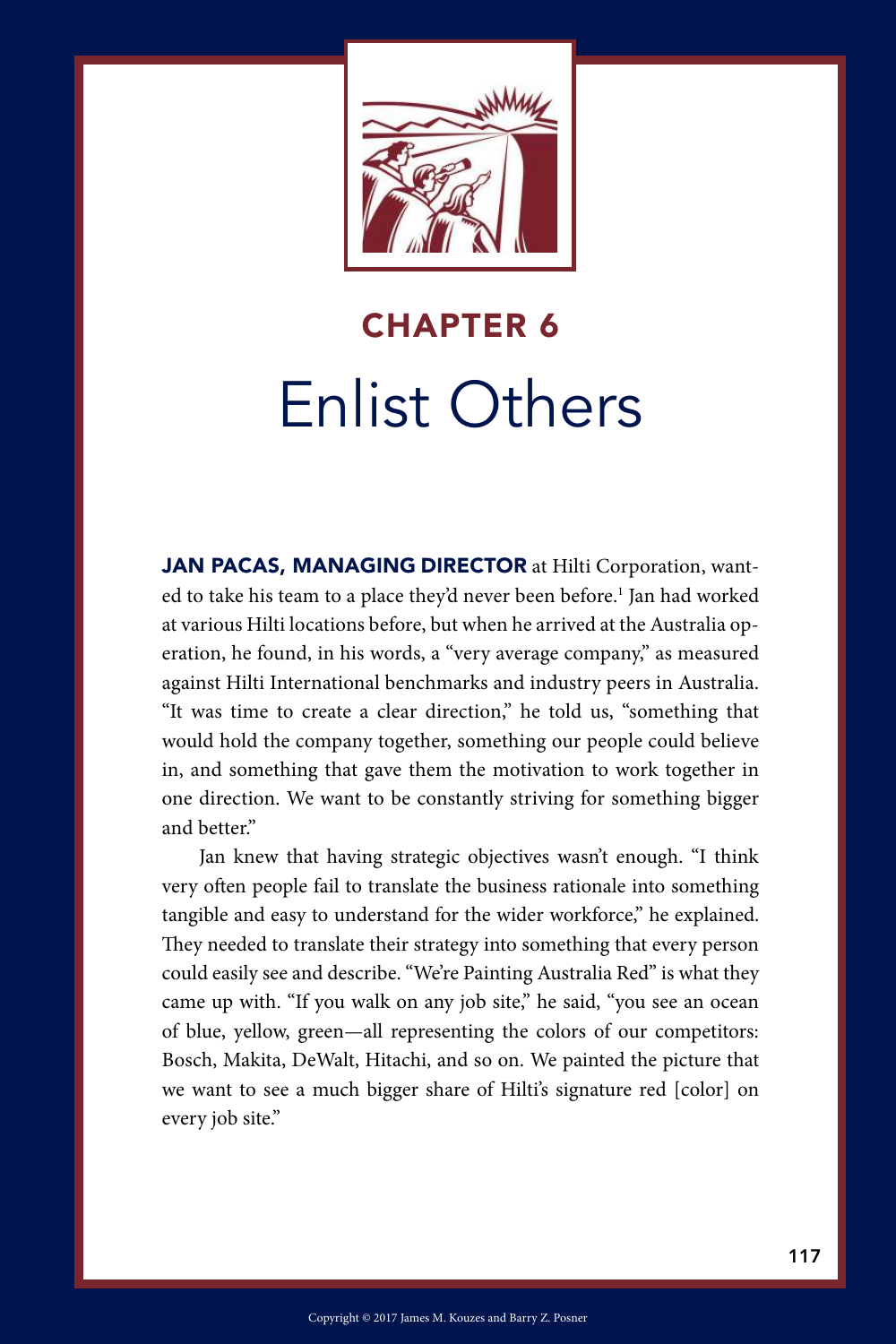"Painting Australia Red" caught on very fast. When they won a huge contract with the second-largest tool hire company in Australia, all employees understood what that phrase meant, in very concrete terms: all 140 of the tool rental stores changed those blue, yellow, and green tools into 200 red ones. Every employee could see that "Painting Australia Red" meant Hilti's brand would be found in houses and garages, trucks, and job sites for all their customers.

Leaders like Jan realize that for visions to be compelling, people at every level must understand what it means for them. Jan believes that unless everyone knows what the vision means to them in concrete, tangible terms, it's worthless. He says:

> You have to express it so that every manager and every employee can break it down into specific things that are relevant to them. The vision has to appeal to people's head, heart, and hands. Head, meaning that they understand it logically. Heart, meaning that it's emotionally compelling to them. And hands, meaning that it's actionable, that they know what to do and they're empowered to do it.

"Painting Australia Red" provided a rallying point that would get everyone excited to be part of the company and to play a role in its success. "There are lots of people who have no idea where their company is going," asserts Jan, and consequently "they have no exciting future." By envisioning exciting future possibilities, leaders get people to feel that they're a part of something special. They are energized knowing that their organization is going places, and not just standing around doing what has always been done.

In the personal-best leadership cases we collected, people talked about the need to get everyone on board with a vision and to Enlist Others in a dream, just as Jan did. They talked about communicating and building support for a unified direction in which to take the organization. These leaders knew that to make extraordinary things happen, everyone had to both believe fervently in and commit to a common purpose.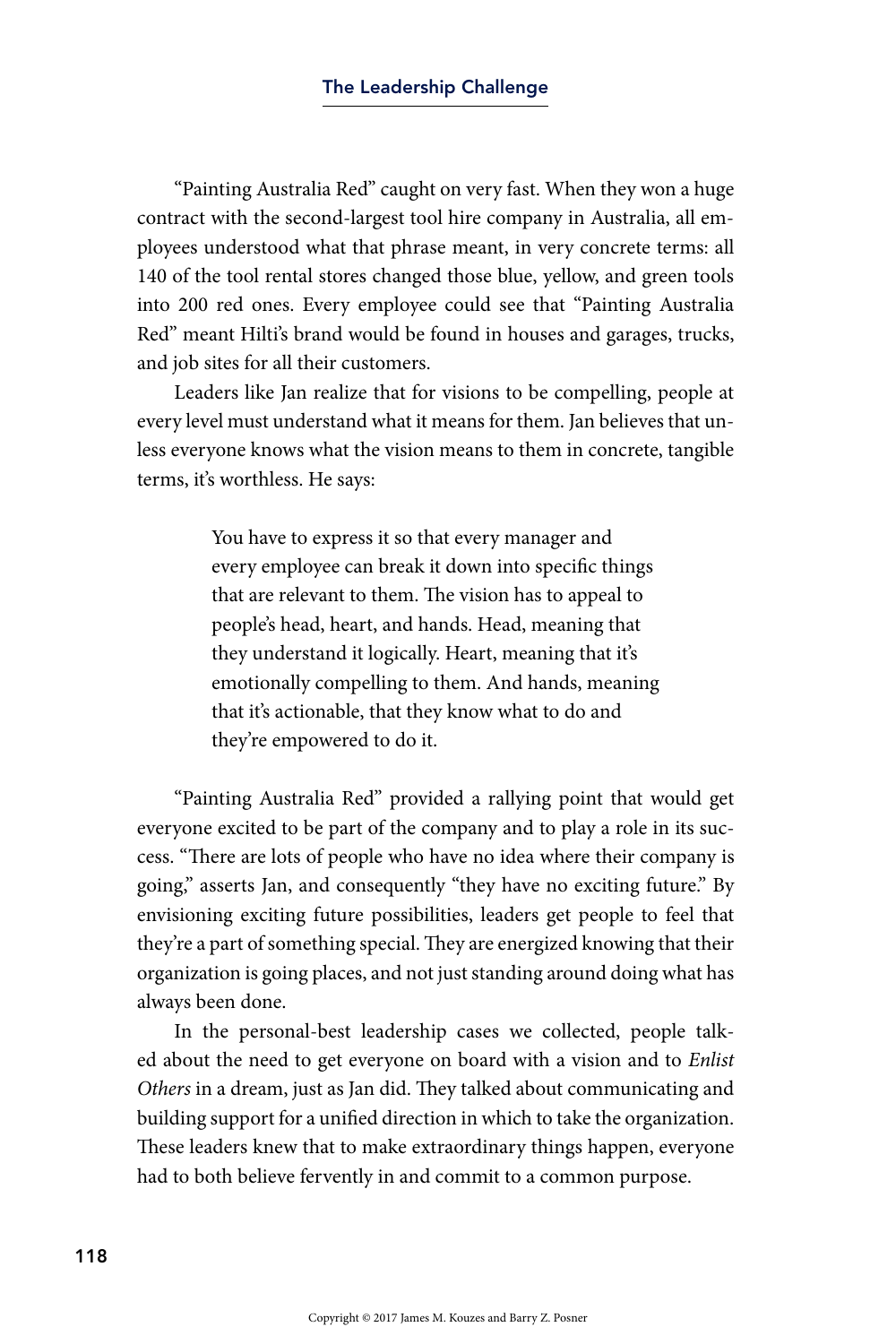Part of enlisting others is building common ground on which everyone can stand. Equally important is the emotion that leaders express for the vision. Our research shows that in addition to expecting leaders to be forward-looking, constituents expect their leaders to be inspiring. People need vast reserves of energy and excitement to sustain commitment to a distant dream. Leaders are an important source of that energy. People aren't going to follow someone who's only mildly enthusiastic about something. People actively support those leaders who are wildly enthusiastic about it.

Whether you're trying to mobilize thousands of people in the community or one person in the workplace, to *Enlist Others* you must act on these two essentials:

- **Appeal to common ideals**
- **Animate the vision**

Enlisting others is all about igniting passion for a purpose and moving people to persist against great odds. To make extraordinary things happen in organizations, you have to go beyond reason, engaging the hearts as well as the minds of your constituents. Start by understanding their strongest yearnings for something meaningful and significant.

#### Appeal to Common Ideals

In every personal-best leadership case, leaders talked about ideals. They expressed a desire to make dramatic changes in the business-as-usual environment. They reached for something grand, something magnificent, something never done before.

Visions are about hopes, dreams, and aspirations. They're about the strong desire to achieve something beyond good, something great and extraordinary. They're ambitious. They're expressions of optimism. Can you imagine a leader enlisting others in a cause by saying, "I'd like you to join me in doing the ordinary, doing what everyone else is doing"?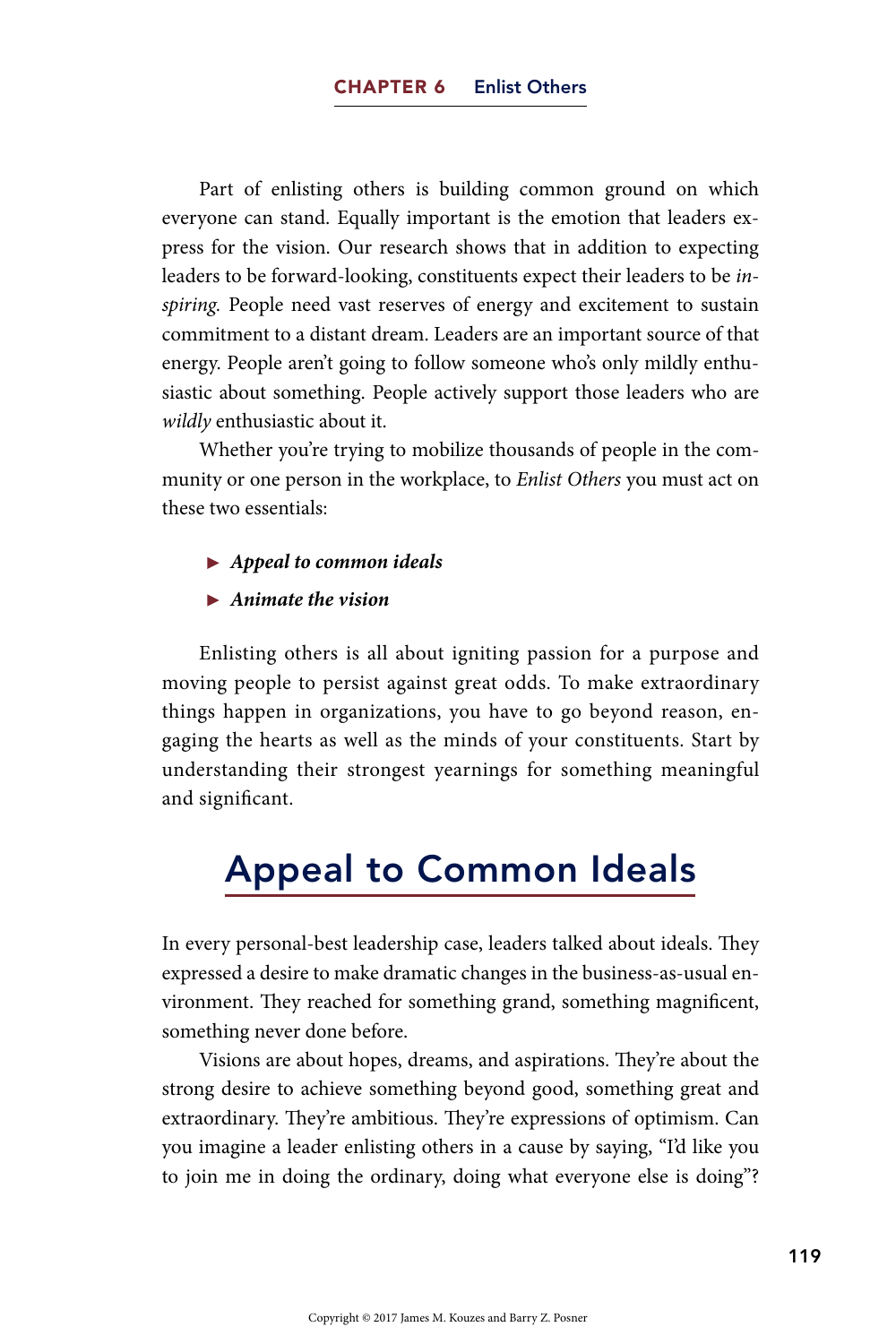Not likely. Visions stretch people to imagine exciting possibilities, breakthrough technologies, and revolutionary social change.

Ideals reveal higher-order value preferences. They represent the paramount economic, technological, political, social, and aesthetic priorities. The ideals of world peace, freedom, justice, an exciting life, happiness, and self-respect, for example, are among the highest strivings of human existence. They're outcomes of the larger purpose that practical actions will enable people to attain over the long term. By focusing on ideals, people gain a sense of meaning and purpose from what they undertake.

When you communicate your vision of the future to your constituents, you need to talk about how they're going to make a difference in the world, how they're going to have a positive impact on people and events. You need to show them how they can realize their long-term interests by enlisting in a common vision. You need to speak to the higher meaning and purpose of work. You need to describe a compelling image of what the future could be like when people join in a common cause.<sup>2</sup>

Connect to What's Meaningful to Others Exemplary leaders don't impose their visions of the future on people; they liberate the vision that's already stirring in their constituents. They awaken dreams, breathe life into them, and arouse the belief that people can achieve something grand. When they communicate a shared vision, they bring these ideals into the conversation. What truly pulls people forward, especially in more challenging and volatile times, is the exciting possibility that what they are doing can make a profound difference in the lives of their families, friends, colleagues, customers, and communities. They want to know that what they do matters.<sup>3</sup> Studies involving respondents from forty different countries (and sixteen different languages) found that connecting employees with purpose increased their levels of engagement and productivity.<sup>4</sup>

Faced with divisional objectives that were quite daunting, Trustmark Companies vice president for disability and long-term care benefits, Nancy Sullivan, felt that her team could pull through, but to do so, she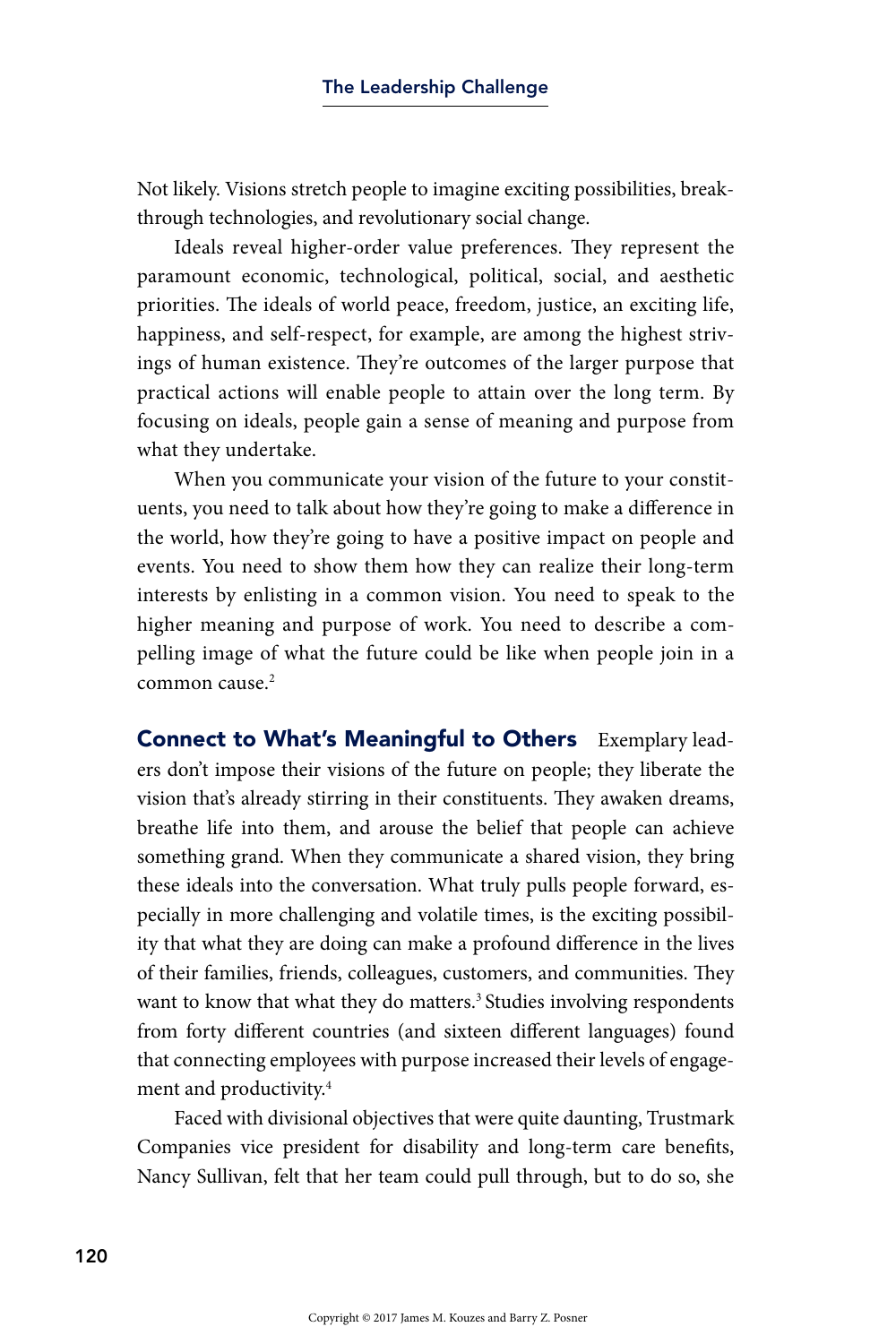needed to connect her constituents to more than just the division's plan. She needed to paint a bigger picture of what they could accomplish together and why it made a difference.

Nancy drafted a four-page vision message and posted it where everyone congregated—in the office kitchen. She spoke in team meetings, division meetings, one-on-ones, and chats in the hallway, with genuine conviction about the meaning and purpose of their work and how that would help them see themselves as she saw them—as the best of the best. The message was not only about what they could achieve in business but also the significant role they played in the lives of all their constituents. Here is part of that message:

> I dream of a place here in our office, where the sales team maintains respect and confidence in our decisions not just today but tomorrow and always; the constant challenges to our decisions just don't exist. Where our insureds trust our decisions and feel our genuine commitment to serving them well in their greatest time of need. Where our customers have confidence that your decision was contractual, yes, but more importantly ethically correct and sound. Where the only title that you can think of for introducing your co-worker is respected colleague and friend.

> I dream of a place where growth and opportunities are massive because of the time and energy you invested with your commitments and therefore our opportunities and potential are endless. A place that no longer manages claims, but manages decisions on disability. A place that is no longer thought of as disability-claim experts, but disability experts. A place where our colleagues and government officials look for disability solutions. A place where Trustmark is the number-one company to serve as the assistance to all disability needs.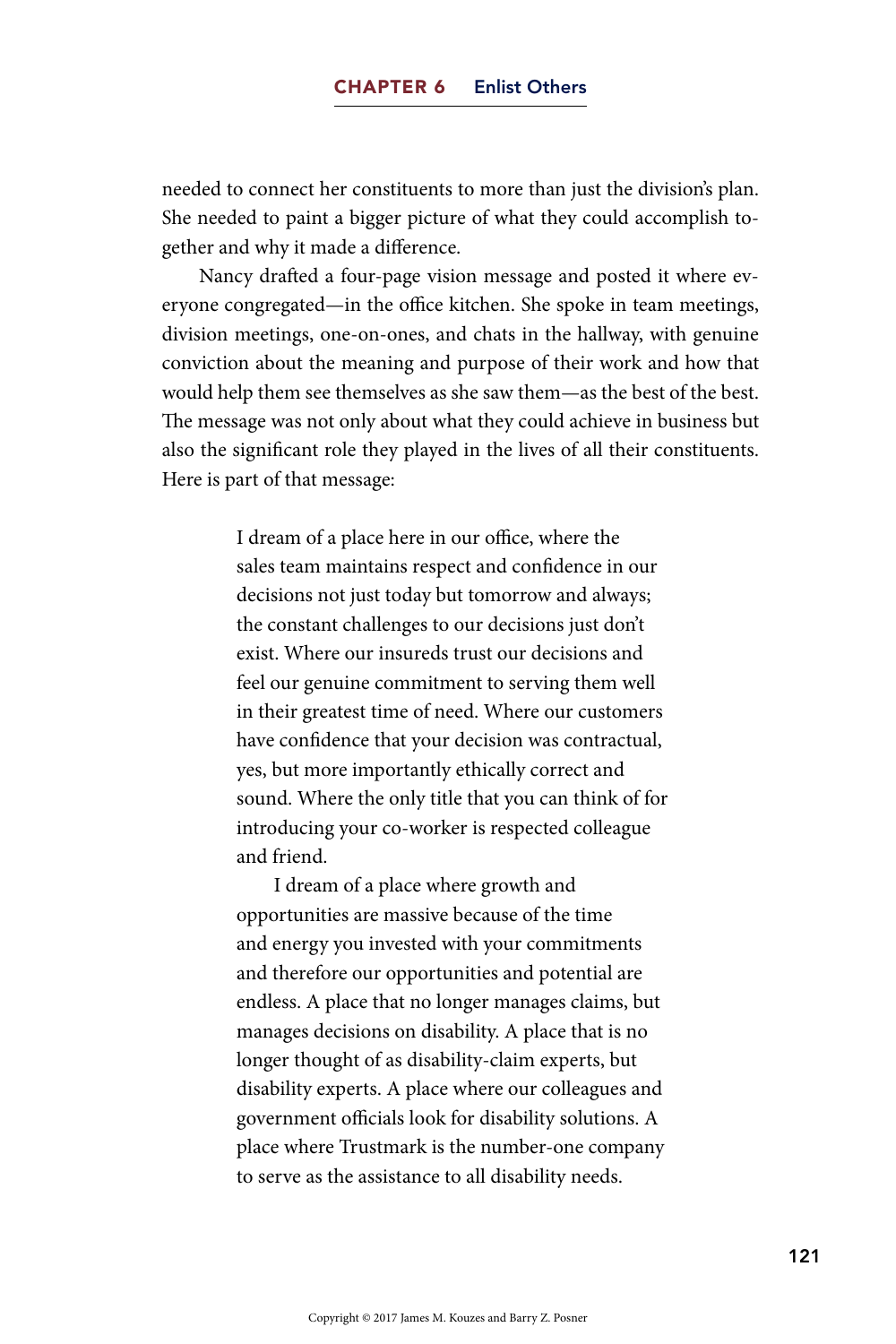Day in and day out, Nancy stressed the exciting possibilities the future held. Nancy's message had lifted her staff up from the mechanics of disability claims and reminded them of the nobility of what they accomplish. Focusing on the purpose and meaning of the division's work engaged their spirits, and because of this vision, they were able to surpass their annual targets for the tenth year in a row.

The outcomes experienced by Nancy's staff are consistent with research findings on what occurs when people can connect the daily work that they do to a meaningful and transcendent purpose. For example, researchers followed the lives of nearly 400 individuals for one month. Over this time they completed a series of surveys about their activities, about how easy or hard life was, about attitudes toward money, relationships, time, and related variables. Study participants were also asked how meaningful and happy their lives were.<sup>5</sup> What they found was that "when individuals adopt what we call a meaning mind-set—that is, they seek connections, give to others, and orient themselves to a larger purpose clear benefits can result, including improved psychological well-being, more creativity, and enhanced work performance. Workers who find their jobs meaningful are more engaged and less likely to leave their current positions."<sup>6</sup> When you can make clear to people that their work is making a difference—that is, they are helping others through their work—you strengthen their intrinsic motivation.

Similarly, our data reveals that leaders who are seen as very frequently or nearly always showing people how enlisting in a common vision can help them achieve their long-term interests are evaluated almost sixteen times more favorably by their direct reports than those leaders who engage in this same leadership behavior rarely, if at all. Researchers have shown that stressing the "why" to people, as in "Why are we doing this and why does this matter?" activates the brain's reward system and increases not only people's efforts but how they feel about what they are doing.<sup>7</sup> For example, consider the difference for call center employees who are helping people solve problems versus those who are trying to get people off the phone as quickly as possible. The latter would only try to convince callers that the company was doing everything it could, while the former would eagerly search for ways the company could be of assistance.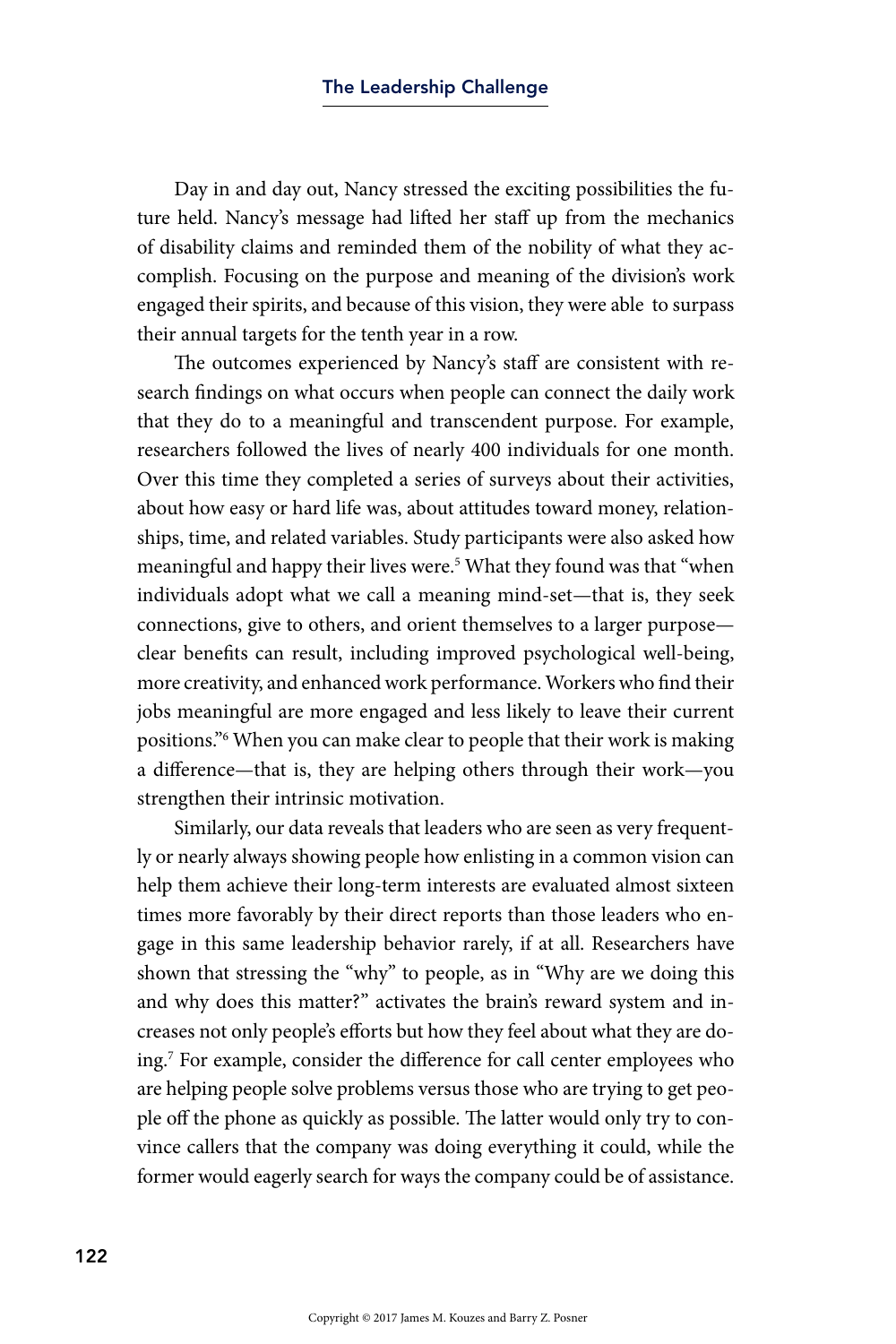Leaders help people see that what they are doing is bigger than they are and bigger, even, than the business. Their work can be something noble. When these people go to bed at night, they can sleep a little easier, knowing that others can live a better life because of what they did that day. As Figure 6.1 shows, the extent to which direct reports feel they are making a difference in their organization systematically increases on the basis that their leaders are showing people how to realize their long-term interests by enlisting in a common vision.

Take Pride in Being Unique Exemplary leaders, just like Jan and Nancy, also communicate what makes their constituents, work group, organization, product, or service singular and unequaled. Compelling

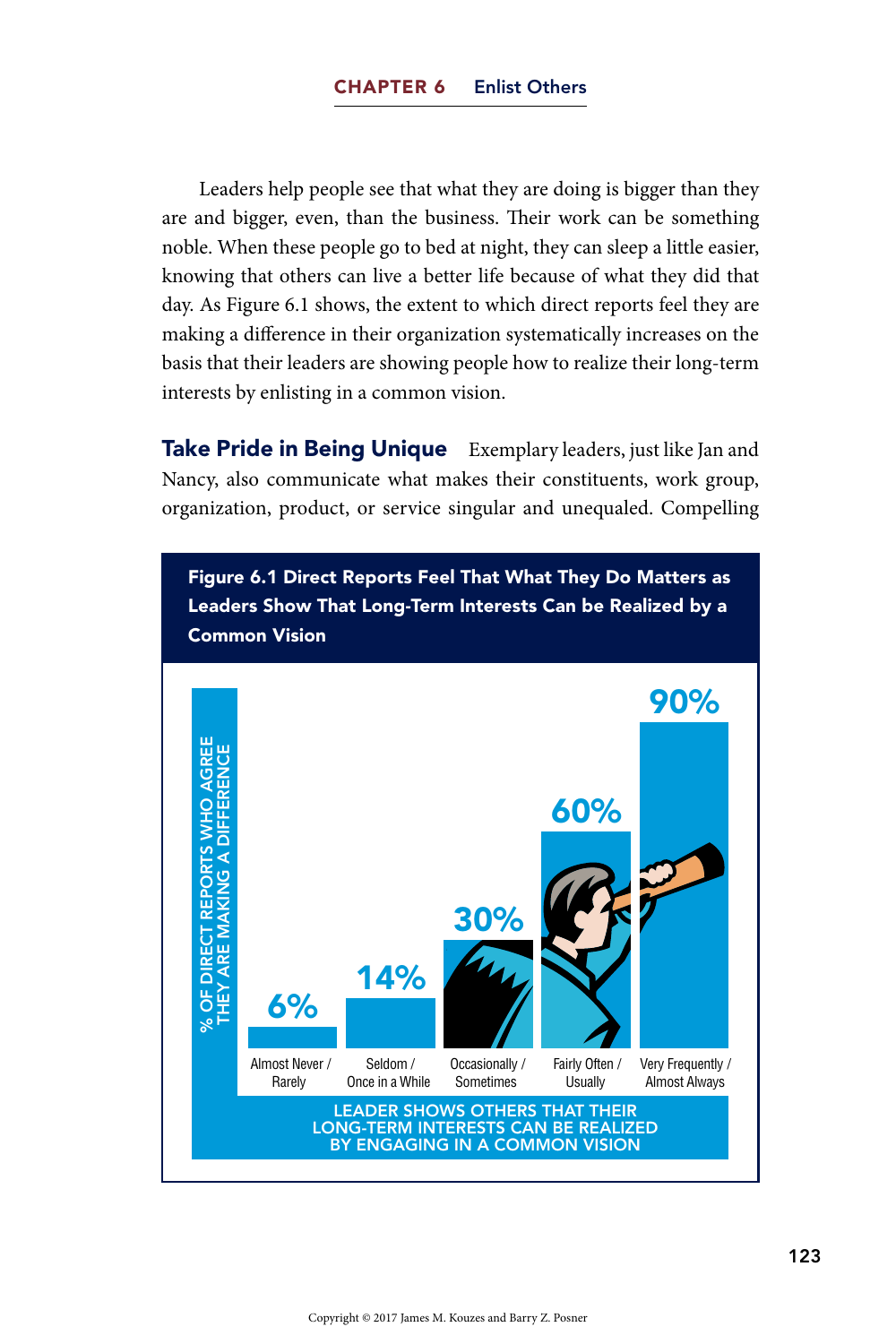visions differentiate, setting "us" apart from "them" in ways that attract and retain employees, volunteers, customers, clients, donors, and investors. Market researcher Doug Hall has found that "dramatically different" levels of distinctiveness in a new product or service increase the probability of success by over 350 percent. The same is true for a vision. The more unique it is, the higher the probability of success in getting people to buy in.<sup>8</sup>

There's no advantage in working for, buying from, or investing in an organization that does the same thing as the one across the street or down the hall. Saying, "Welcome to our company, and we're just like everyone else" doesn't exactly make the spine tingle with excitement. When people understand how they're truly distinctive and how they stand out in the crowd, they're much more eager to sign up and invest their energies.

Feeling unique fosters a sense of pride.<sup>9</sup> It boosts the self-respect and self-esteem of everyone associated with the organization. When people are proud to work for their organization and serve its purpose, and when they feel that what they are doing is meaningful, they become enthusiastic ambassadors to the outside world. Likewise, when customers and clients are proud to own your products or use your services, they are more loyal and more likely to recruit and recommend their friends to do business with you. When members of the community are proud to have you as a neighbor, they're going to do everything they can to make you feel welcome.

Azmeena Zaveri learned just how important it is for people to take pride in being unique when she led a team of volunteers in handling the sales and finances of a community bookstore in Karachi, Pakistan. The bookstore was an iconic, celebrated, and cherished institution where people loved to gather, to socialize and learn. When Azmeena agreed to take on the financial management role, however, the bookstore was in survival mode. It was no longer providing a high standard of service, there was a lack of conscientiousness in the management of the finances, and there was little motivation for the staff to go the extra mile. The reason for the decline, Azmeena told us, "was not because the team was incompetent or incapable of managing the tasks. A principal cause was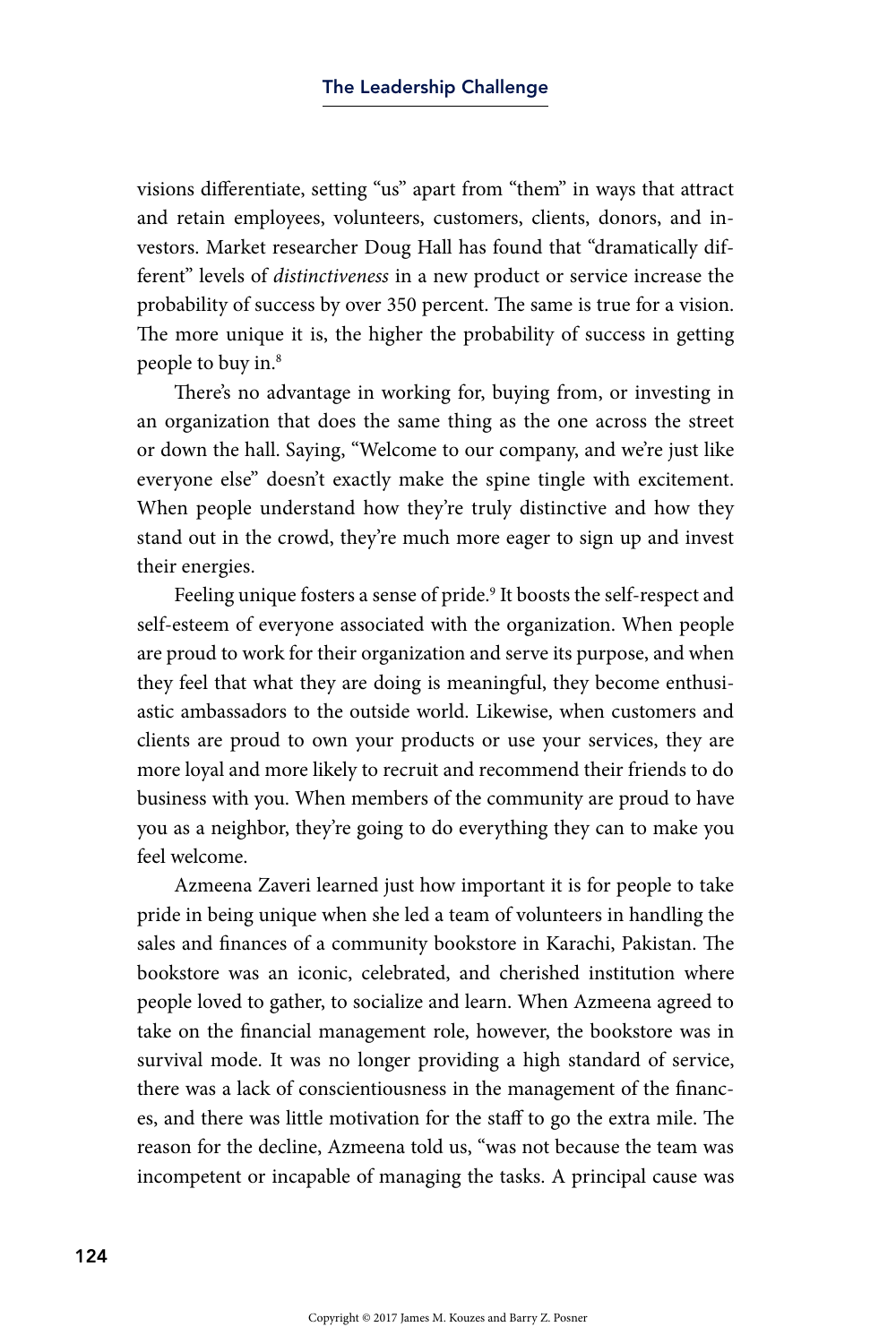the lack of vision and direction for the team. My goal was to inspire the team to bring the bookstore back to being the place where people loved to go, not just because of the great collection of books, but also for the inviting vibe and sense of community."

Azmeena coached the volunteers on ways to improve the bookkeeping process, talked about how to better use the store's scarce resources, and told them how much the patrons relied on the bookstore as an important part of their lives. Throughout the process, she "emphasized how the institution was relying on them to survive and retain its significance to the community, and how they were in an honorable position to not just serve a bookstore, but be a community icon with an esteemed legacy."

Focusing on uniqueness makes it possible for smaller units within large organizations, or individual neighborhoods within big cities, to have their visions and still serve a larger, collective vision. Although every unit within a corporation, public agency, religious institution, school, or volunteer association must align with the overall organizational vision, each can express its unique purpose within the larger whole and highlight its most distinguishing qualities. Each can be proud of its ideal image of its future as it works toward the collective future of the larger organization.

These days, though, with the latest and greatest available in a nanosecond at the touch of a key or screen, differentiation is increasingly difficult. Everything begins to look and sound alike. It's a sea of sameness out there. People become bored with things more quickly than ever before. Organizations, new and old, must work harder to distinguish themselves (and their products) from others around them. You need to be ever vigilant to ways in which you can be the beacon that cuts through the dense mist and steers people in the right direction.

Align Your Dream with the People's Dream In learning how to appeal to people's ideals, move their souls, and uplift their spirits—and your own—a classic example is the late Reverend Dr. Martin Luther King, Jr.'s "I Have a Dream" speech. Replayed on the national holiday in the United States marking his birthday, it reminds young and old alike of the power of a clear and uplifting vision of the future.<sup>10</sup>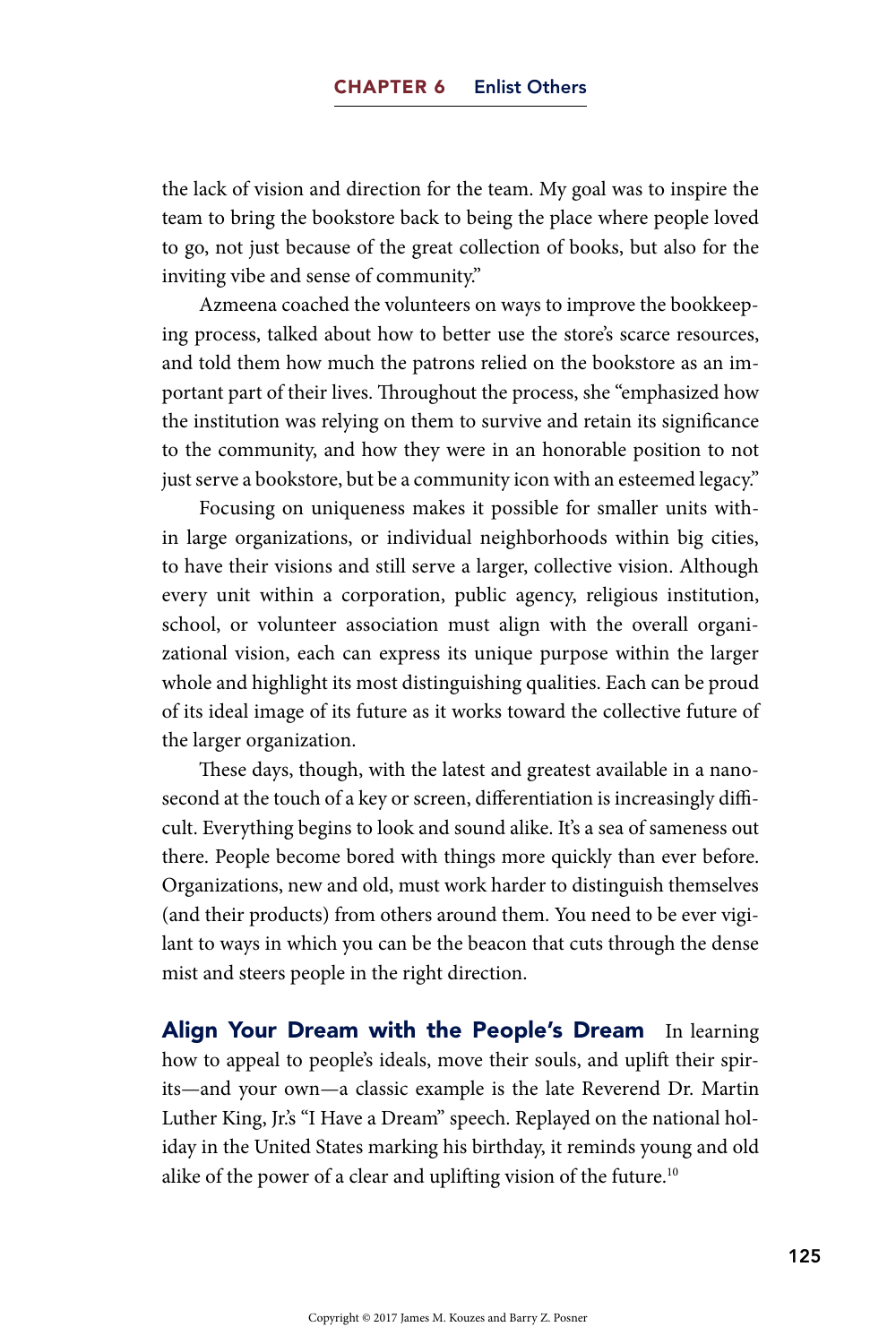Imagine that you are there on that hot and humid day—August 28, 1963—when on the steps of the Lincoln Memorial in Washington, D.C., before a throng of 250,000, Martin Luther King, Jr., proclaimed his dream to the world. Imagine that you're listening to Reverend King as thousands around you clap, applaud, and cry out. Pretend you're a reporter trying to understand why this speech is so powerful and how King moves so many people.

We've asked thousands of people over the years to do just that; listen to his remarks and then tell us what they heard, how they felt, and why they thought this speech remains so moving even today.<sup>11</sup> Following is a sampling of their observations.

- ► "He appealed to common interests."
- "He talked about traditional values of family, church, and country."
- ► "He used a lot of images and word pictures that the audience could relate to. They were familiar."
- "He mentioned things everyone could relate to, like family and children."
- "His references were credible. It's hard to argue against the Constitution or the Bible."
- "It was personal. He mentioned his own children, as well as struggling."
- "He included everybody: different parts of the country, all ages, both sexes, and major religions."
- ► "He used a lot of repetition: for example, saying 'I have a dream,' and 'Let freedom ring' several times."
- "He talked about the same ideas many times but in different ways."
- "He was positive and hopeful."
- "Although positive, he didn't promise it would be easy."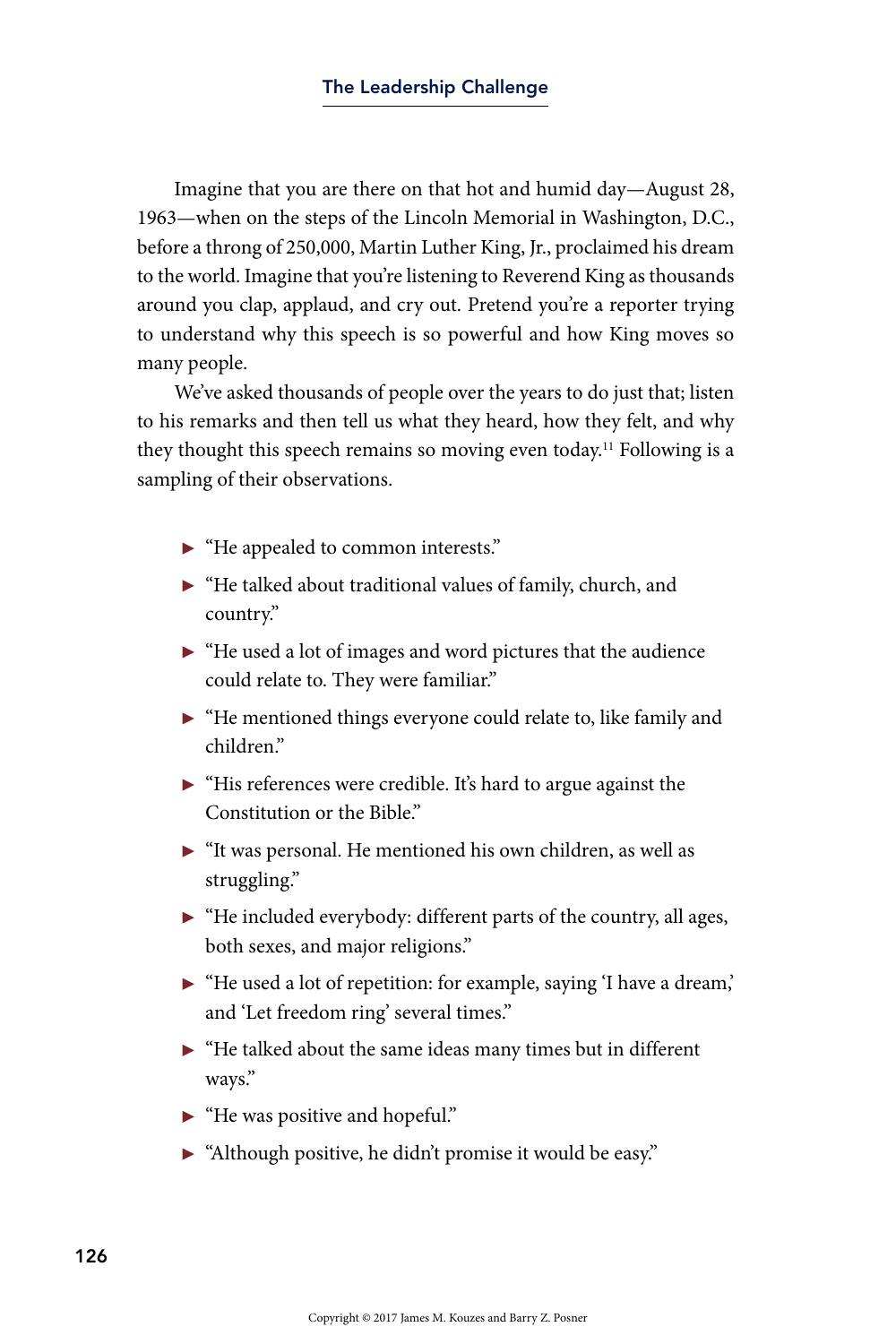- ► "He shifted his focus from 'I' to 'we."
- ► "He spoke with emotion and passion. It was something he genuinely felt."

These reflections reveal the key to success in enlisting others. To get others excited about your dream, you need to speak about meaning and purpose. You have to show them how to realize their dreams. You have to connect your message to their values, their aspirations, their experiences, and their lives. You have to show them that it's not about you, or even the organization, but about them and their needs. You have to make the connection between an inspiring vision of the future and the personal aspirations and passions of the people you are addressing.

Andrew Carton, professor at the University of Pennsylvania, underscores the importance of leaders using *image-based words* in communicating their visions.<sup>12</sup> This is exactly what Martin Luther King, Jr., did in describing people with well-defined attributes (such as children) and observable actions (such as sitting down at the table of brotherhood). As Drew notes:

> Image-based words convey sensory information to paint a vivid picture of the future, one that employees can easily imagine witnessing. Along these lines, visions with image-based words are more consistent with the literal meaning of the word vision. When leaders include vivid images in their communications, they're transporting employees to the future by telling snippets of a compelling story—a story that captures events that have yet to unfold.

His research has found that image-based words inspire people. For instance, teams were tasked with developing a toy prototype. A vision communicated with image-based words ("Our toys . . . will make wide-eyed kids laugh and proud parents smile") triggered stronger performance than a vision with similar content but without visual wording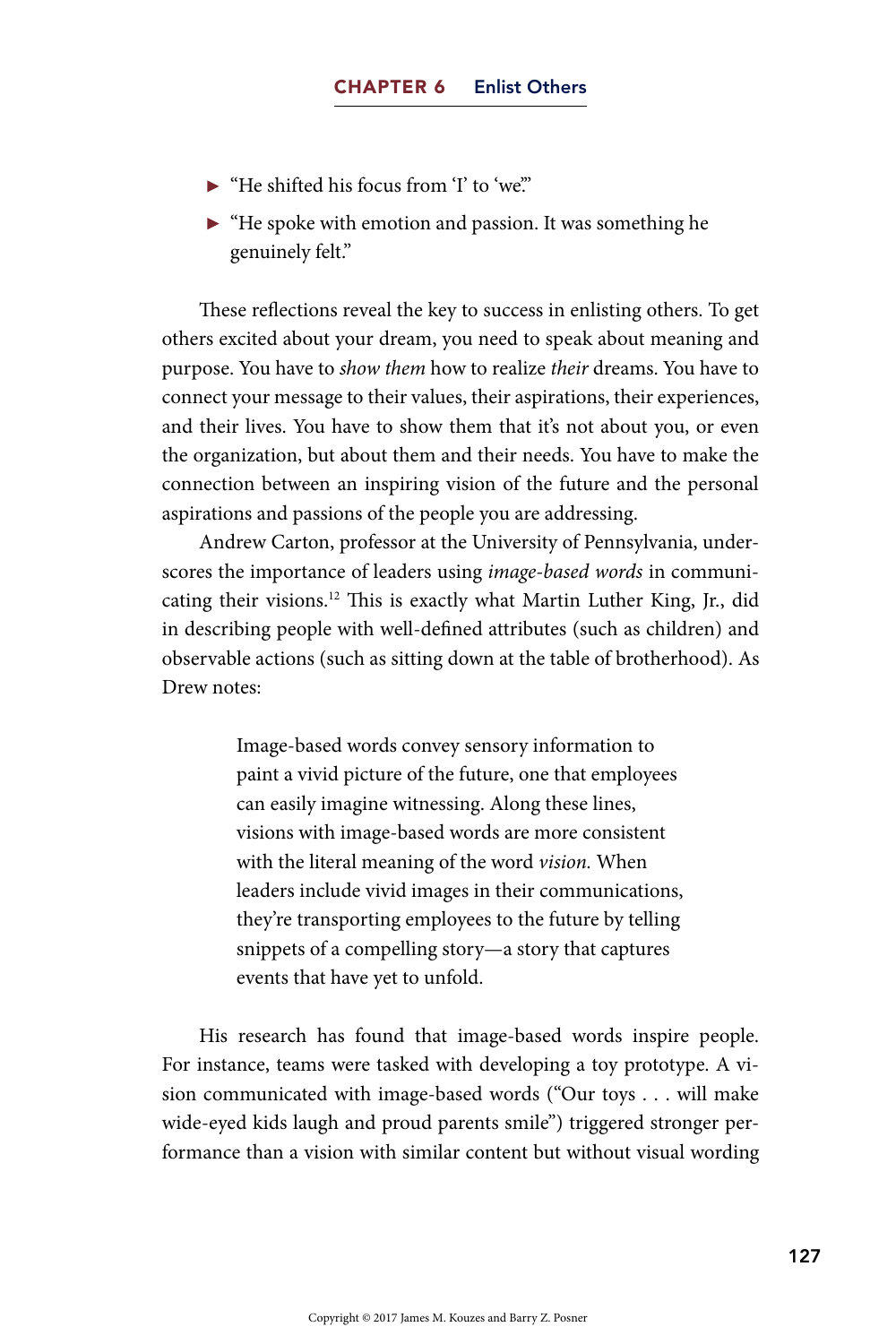("Our toys  $\dots$  will be enjoyed by all of our customers").<sup>13</sup> You need to frame abstract aspirations in terms of what the result will look, feel, and sound like. With these images, people begin to generate their own passion and conviction about the vision that mirrors their leader's.

Using image-based language and creating a connection between personal aspirations and a shared vision is not only for leaders of social movements or product development teams. It applies equally to teams in workplaces like yours. Kent Christensen found this out when he joined his first company after graduating from college. During his initial few months as part of supply chain operations at Cisco, he felt a bit lost. Managers were coming and going, and teams were rotating in and out very frequently. Kent knew his day-to-day responsibilities as a business analyst, but he didn't see how his job fit into the larger scheme of things.

However, things changed when an internal candidate took over as vice president. He hosted a town hall meeting, introduced himself to everyone, and discussed the importance of the supply chain within the company. The new vice president then put up a slide that would change the way Kent felt about the organization and his role in it. It had four letters on it: V-S-E-M, which stood for Vision, Strategy, Execution, and Metrics. The vice president described how the vision for the supply chain would enable Cisco to optimize customer outcomes, empower everyone in the organization, and provide a blueprint for action. He stressed how everyone had a major role to play and needed to work collaboratively within and across organizations. As a result of this town hall meeting, things changed for Kent:

> I had a completely different approach to the way I did my job. This shared vision resonated with me and showed me the light when there was only darkness before. Coming out of the all-hands meeting, the vibe around the office was different. There was a buzz around people as everyone started to feel like they belonged. It was possible that people were just happy that the changes had stopped, but it seemed much more than that. It looked as if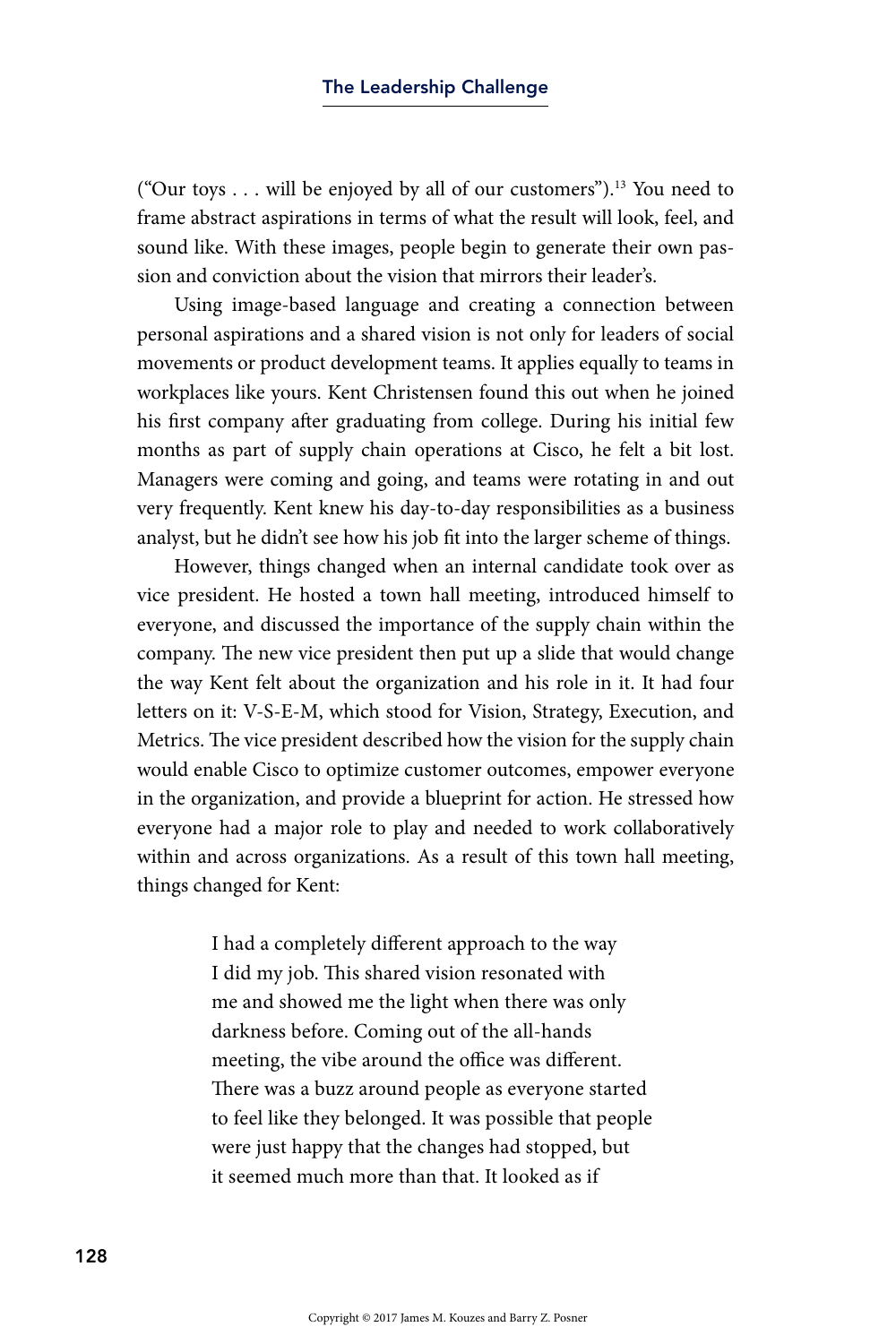everyone had a purpose. Having a vision helped managers and their teams to become inspired and committed to a shared goal.

By showing others how their work connects to a larger purpose, and by aligning individual aspirations with organizational ones, you can get people to see how they belong and inspire them to work together toward a common goal.

#### Animate the Vision

Part of motivating others is appealing to their ideals. Another part, as demonstrated by Martin Luther King's "I Have a Dream" speech, is animating the vision and breathing life into it. To enlist others, you need to help them see and feel how their interests and aspirations align with the vision. You need to paint a compelling picture of the future, one that enables constituents to experience what it would be like to live and work in an exciting and uplifting future. That's the only way they'll become sufficiently motivated internally to commit their individual energies to the vision's realization.

You would not be the first person to think, "But I'm not like Martin Luther King. I can't possibly do what he did. Besides, he was a preacher, and I'm not. His constituents were on a protest march, and mine are here to get a job done." Many people don't see themselves as personally uplifting, and most certainly don't get much encouragement for behaving this way in organizations. Despite the acknowledged potency of clearly communicated and compelling visions, our research finds people more uncomfortable with inspiring a shared vision than with any of the other four leadership practices. Most of their discomfort comes from having to express their emotions. Many people find it hard to convey intense emotions, but don't be too quick to discount your capacity to do it.

People's perception of themselves as uninspiring is in sharp contrast to their performance when they talk about their Personal-Best Leadership Experiences or when they talk about their ideal futures. When relating extraordinary achievements or major successes, people are nearly always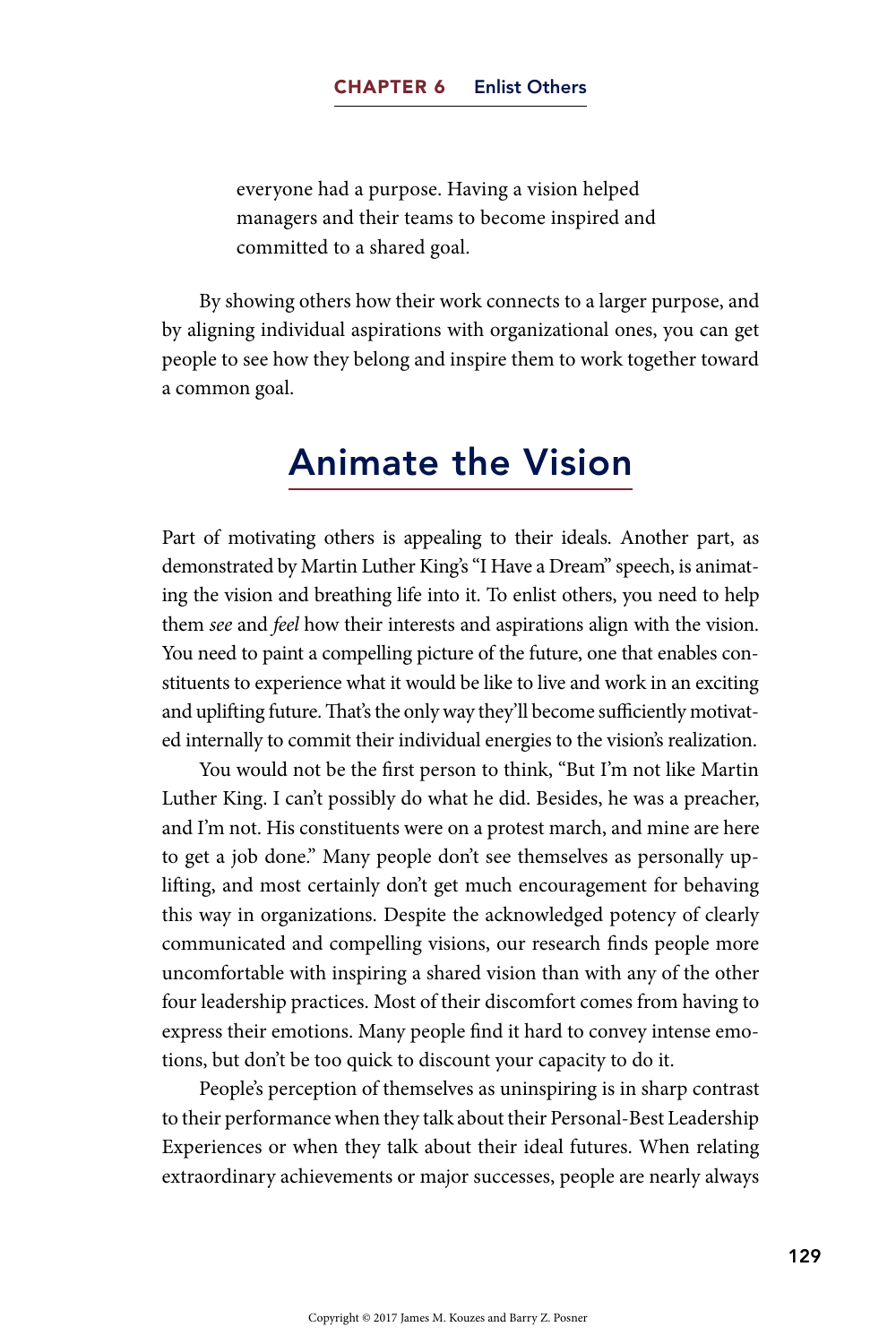emotionally expressive. When talking about intense desires for a better future, expressiveness tends to come naturally. And it doesn't matter what language people are speaking. When they feel passionate about something, they let their emotions show.

Most people attribute something mystical to the process of being inspirational. They seem to see it as supernatural, as a grace or charm bestowed on them—often referred to as charisma. This assumption inhibits people far more than any lack of natural talent for being inspirational. It's not necessary to be a charismatic person to inspire a shared vision. You have to believe, and you have to develop the skills to transmit your belief. Your passion is what brings the vision to life. If you're going to lead, you have to recognize that your enthusiasm and expressiveness are among your strongest allies in your efforts to generate commitment in others. Don't underestimate your talents.

**Use Symbolic Language** "This picture represents my vision for employee development," Cheryl Johnson told us. Cheryl is the assistant director for human resources at Santa Clara University, and the picture she showed was a photograph of a produce market teeming with people eagerly shopping for their favorite varieties of fruits and vegetables. She went on to explain:

> This market is a vibrant part of the community. The key to the long-term success of this market is being able to meet the needs of the community by offering products that people want, keeping items fresh, and always having a wide variety of items to choose from.

I see Employee Development as a team that offers a variety and selection of ever-changing items and offerings. Some of our customers will be in a hurry and will hardly notice what we offer. Others will linger to enjoy and utilize our offerings. In the longer term, we will create a marketplace that people will seek out for assistance, guidance, resources and learning.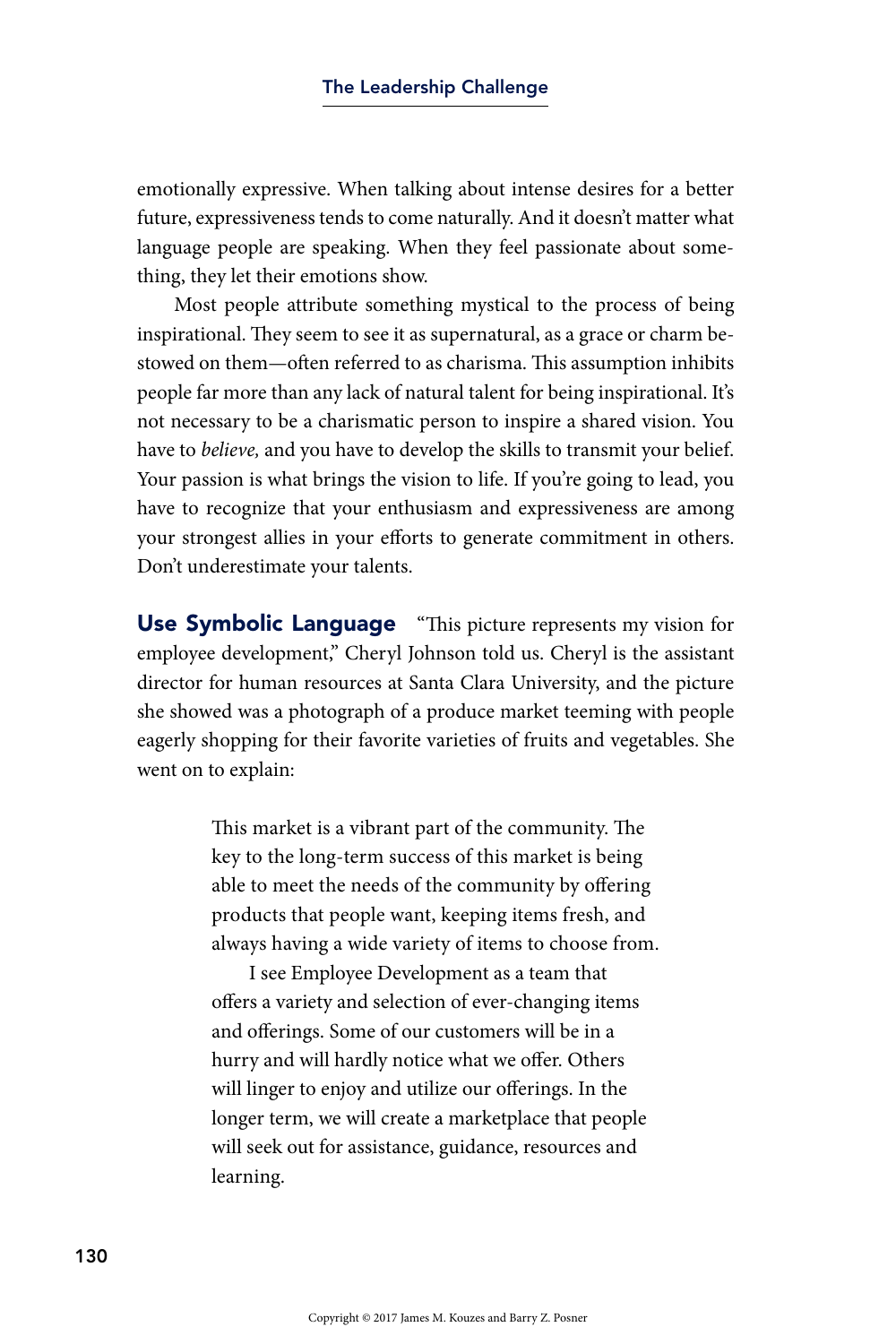Like any store, we must be ever vigilant of the wants and needs of our customers. We must be willing to be innovative, to try new and different things. We must also be willing to change out our selection of products as new offerings become available or in season. In addition, we must be willing to be constantly culling our outdated and underutilized offerings. Just as a market makes for a healthy community, we will provide nourishment for our campus. Our nourishment will be in the form of creative and fresh ideas for personal and professional growth opportunities that our clients and customers will choose to utilize.

Cheryl's marketplace metaphor is a vivid example of how to bring a vision to life through evocative language. Leaders like Cheryl embrace the power of symbolic language to communicate a shared identity and give life to visions. They use metaphors and analogies. They give examples, tell stories, and relate anecdotes. They draw word pictures, and they offer quotations and recite slogans. They enable constituents to picture the possibilities—to hear them, to sense them, to recognize them.

James Geary, deputy curator of the Nieman Foundation for Journalism at Harvard University, and a leading expert on the use of metaphorical language, reports that people use a metaphor every ten to twenty-five words, or about six metaphors a minute.<sup>14</sup> Metaphors are everywhere—there are art metaphors, game and sports metaphors, war metaphors, science fiction metaphors, machine metaphors, religious metaphors, and spiritual metaphors. They influence both what and how people think, what they imagine and invent, what they eat and drink, what they consume and purchase, and whom they vote for and rally behind. Learning to use these figures of speech greatly enhances your ability to enlist others in a common vision of the future.

Consider, for example, the intriguing impact of language on people in experiments in which researchers told participants they were playing either the Community Game or the Wall Street Game.15 In both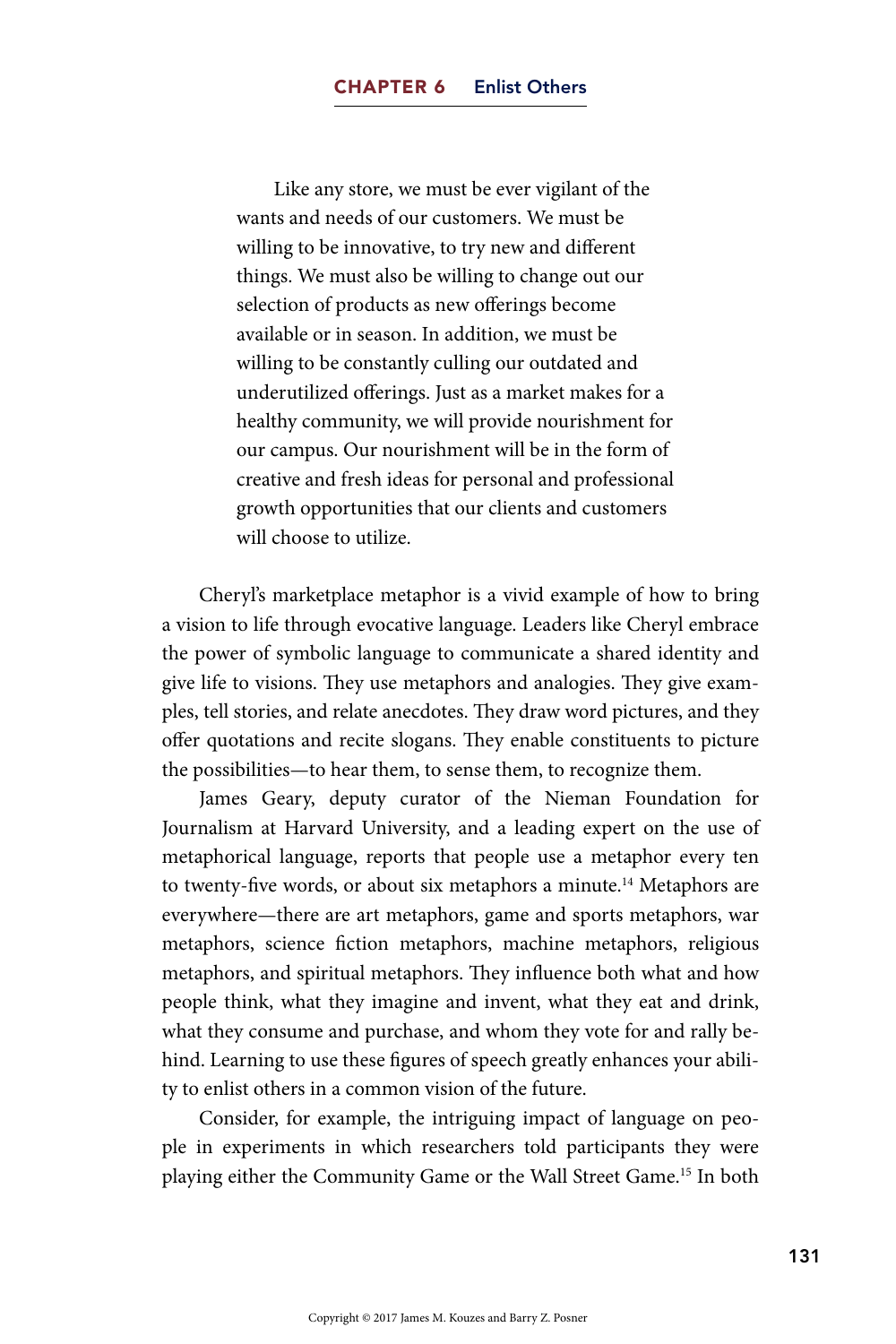scenarios, people played the same game by the same rules. The only difference was that experimenters gave the same game two different names. Of those playing the Community Game, 70 percent started out playing cooperatively and continued to do so throughout. Of those told they were playing the Wall Street Game, just the opposite occurred: 70 percent did not cooperate, and the 30 percent who did cooperate, stopped when they saw that others weren't cooperating. Again, remember: the name, not the game was the only thing that was different!

This experiment powerfully demonstrates why you must pay close attention to the language you use. You can influence people's behavior simply by giving the task or the team a name that evokes the kind of behavior implied by the name. If you want people to act like a community, use language that evokes a feeling of community. If you want them to act like traders in the financial markets, use language that cues those images. The same goes for any other vision you might have for your organization.

**Create Images of the Future** Visions are images in the mind; they are impressions and representations. They become real as leaders express those images in concrete terms to their constituents. Just as architects make drawings and engineers build models, leaders find ways of giving expression to collective hopes for the future.

When talking about the future, people typically use terms such as foresight, focus, forecasts, future scenarios, points of view, and perspectives. What all these expressions have in common is that they are visual references. The word vision itself has at its root the verb "to see." Vision statements, then, are not statements at all. They are pictures—word pictures. They are images of the future. For people to share a vision, they have to be able to see it in the mind's eye.

In our workshops and classes, we often illustrate the power of images with this simple exercise. We ask people to shout out the first thing that comes to mind when they hear the words Paris, France. The replies that pop out—the Eiffel Tower, the Louvre, the Arc de Triomphe, the Seine, Notre Dame, delicious food, wine, and romance—are all images of real places and real sensations. No one calls out the square kilometers,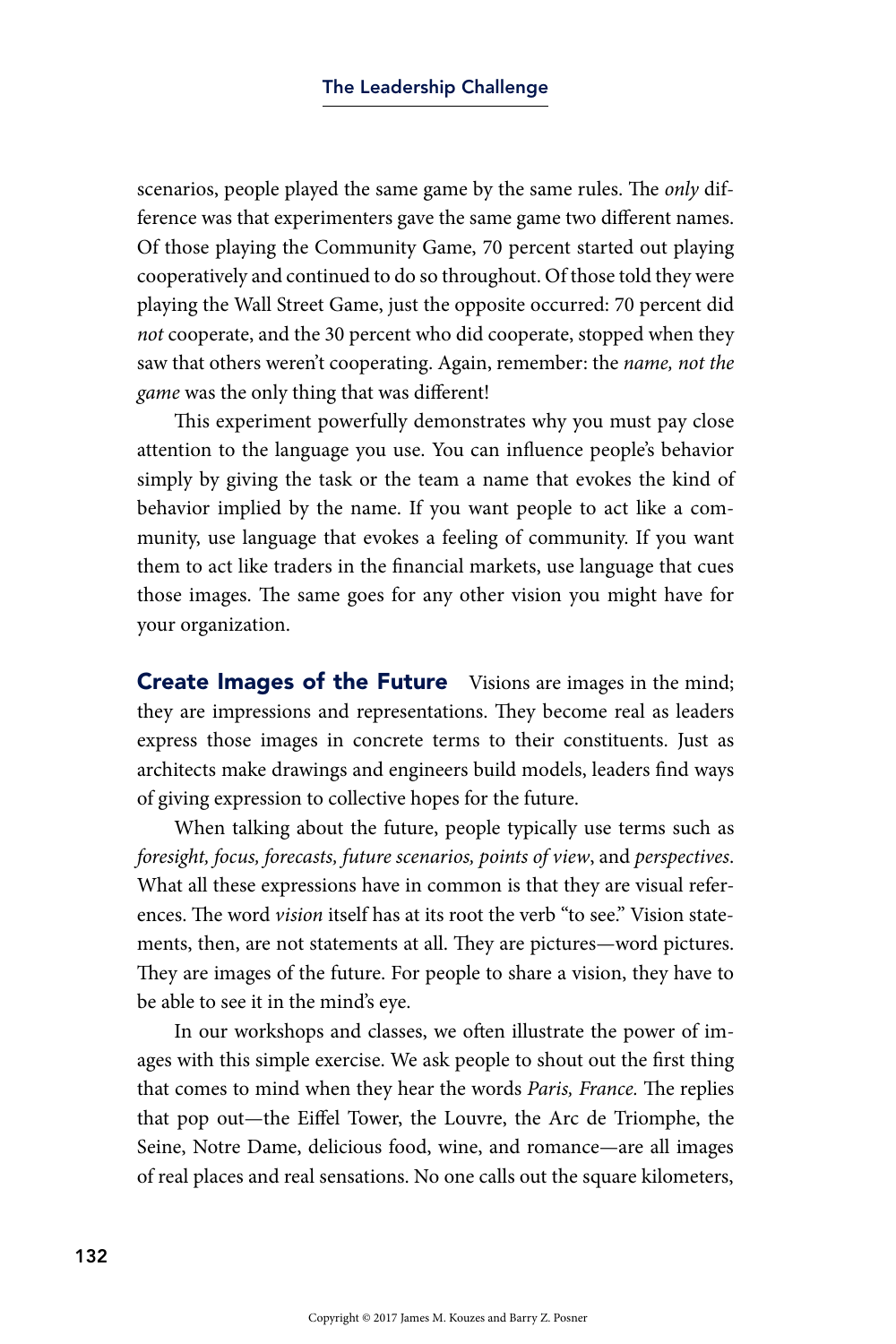population, or gross domestic product of Paris. Why? Because most of what we recall about memorable places or events are those things associated with our senses—sights, sounds, tastes, smells, tactile sensations, and feelings.<sup>16</sup>

So what does this mean for leaders? It means that to enlist others and inspire a shared vision, you must be able to draw on that very natural mental process of creating images. When you speak about the future, you need to create pictures with words so that others form a mental image of what things will be like when they are at the end of the journey. When talking about going places you've never been, you must be able to imagine what they'll look like. You have to picture the possibilities.

Debbie Sharp, a manager in Employee Learning and Organizational Development (ELOD) at Houston Community College, paints a very vivid image in the vision statement for her organization.<sup>17</sup>

> More than any other institution of higher education the community college is in the business of changing lives. We meet our students where they are and help them define and achieve their goals. As they fulfill their potentials, we help them shine!

> In days gone by, the lamplighter dutifully set about lighting the street lamps, as day faded to night. We in ELOD light the lamps of learning, chasing away the darkness of uncertainty and doubt for our customers.

When asked why he is so committed to this repetitive, mundane task, the lamplighter replies, "I do it for the light I leave behind."

As learning and development professionals, we too are lamplighters, creating conditions that nurture the spark of new ideas and perspectives. Through encouragement, thoughtful questioning, and provision of safe spaces for experimentation, we ignite innovative thinking and self-discovery in our learners.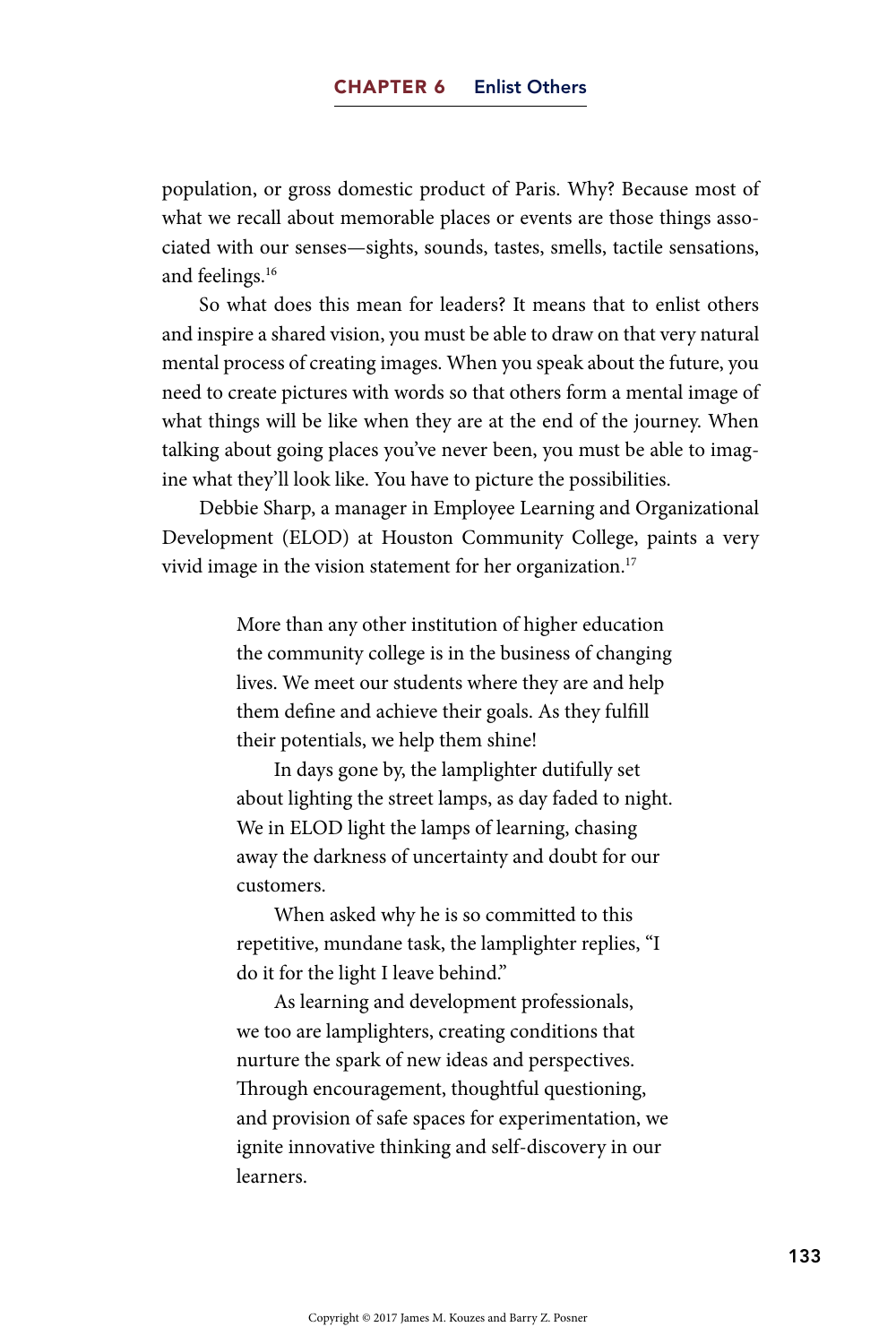The light we leave behind illuminates the paths of those we touch, enabling them to spread their light throughout the college.

Getting people to see a common future does not require special powers. Just like Debbie, you possess this ability. You do it every time you take a vacation and share the photos with your friends. If you doubt your ability to paint word pictures, try this exercise: sit down with a few close friends and tell them about one of your favorite vacations. Describe the people you met, the sights and sounds of the places you went, the smells and tastes of the food you ate. Show them the photos or videos if you have them. Observe their reactions—and your own. What do you and they experience? The answer is that people always report feeling energized and passionate. Those hearing about a place for the first time usually say something like, "After listening to you, I'd like to go there someday myself." Isn't that what you want your constituents to say when you describe your vision of the future?

Practice Positive Communication To foster team spirit, breed optimism, promote resilience, and renew faith and confidence, leaders look on the bright side. They keep hope alive. They strengthen their constituents' belief that life's struggles will produce a more promising future. Such faith results from an intimate and supportive relationship, a relationship based on mutual participation in the process of renewal.

Constituents look for leaders who demonstrate an enthusiastic, genuine belief in the capacity of others, who strengthen people's will, who supply the means to achieve, and who express optimism for the future. Constituents want leaders who remain passionate despite obstacles and setbacks. In today's uncertain times, desperately needed are leaders with a positive, confident, can-do approach to life and business. Naysayers only stop forward progress; they do not start it.

Consider how Ari Ashkenazi, financial analyst at Valin Corporation, had contrasting experiences with two supervisors. The first, he said, always tried to keep spirits up and to look on the bright side, regardless of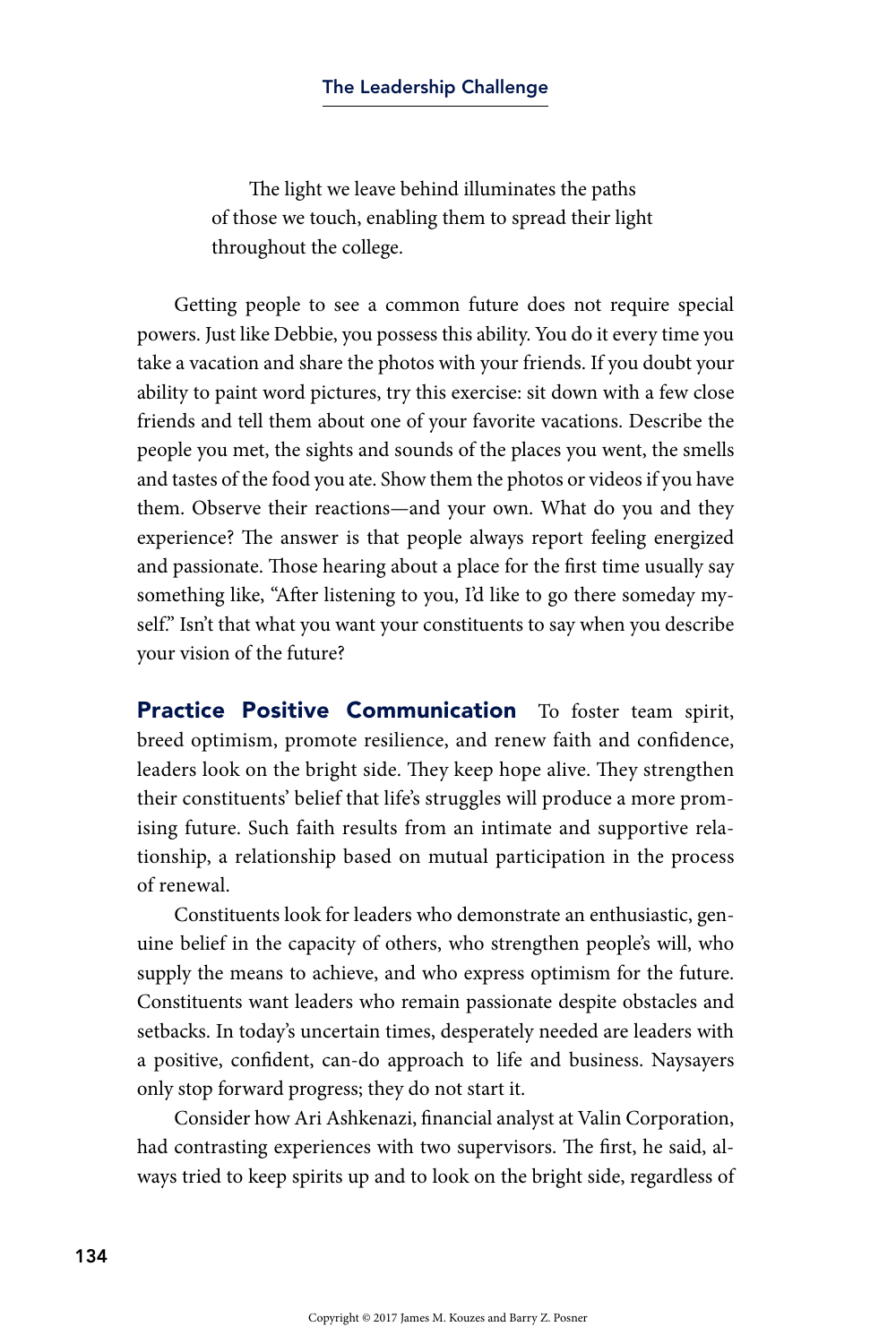the situation. Even when a project was unsuccessful, Ari said, she would tell them that future projects would turn out better as long as they kept working hard as well as working smart.

> This gave me a lot of faith in her, and helped me to keep from getting frustrated during my work when things didn't always go right. This also had the effect of making it easier for me to try new things as well as report negative news to her since I knew she wouldn't "shoot the messenger" when it came to giving her news.

The second supervisor Ari described would often get easily exasperated, and when she was annoyed or angry, she'd let people know it quite plainly. All she cared about were the numbers and results, and it felt as though she was looking down on you if things didn't go as she planned from the start. The outcome of her negative communications, Ari explained, "was to make me try to avoid her as much as possible and to hold back on giving her negative information that she needed to know, just because I feared the backlash she would give me."

Researchers working with neural networks find that when people feel rebuffed or left out, the brain activates a site for registering physical pain.<sup>18</sup> When leaders threaten and demean people, use scare tactics, and focus exclusively on problems, they activate regions in the brains of their audience that make people want to avoid them. Moreover, people remember downbeat comments far more often, in more detail, and with more intensity than they do encouraging words. When negative remarks become a preoccupation, an employee's brain loses mental efficiency. In contrast, a positive approach to life broadens people's ideas about future possibilities, and these exciting options build on each other, according to Barbara Fredrickson, professor of psychology at the University of North Carolina. In her research, she finds that being positive opens people up, consequently seeing more options, making them more innovative. Individuals who enjoy more positivity are also better able to cope with adversity and are more resilient during times of high stress.<sup>19</sup>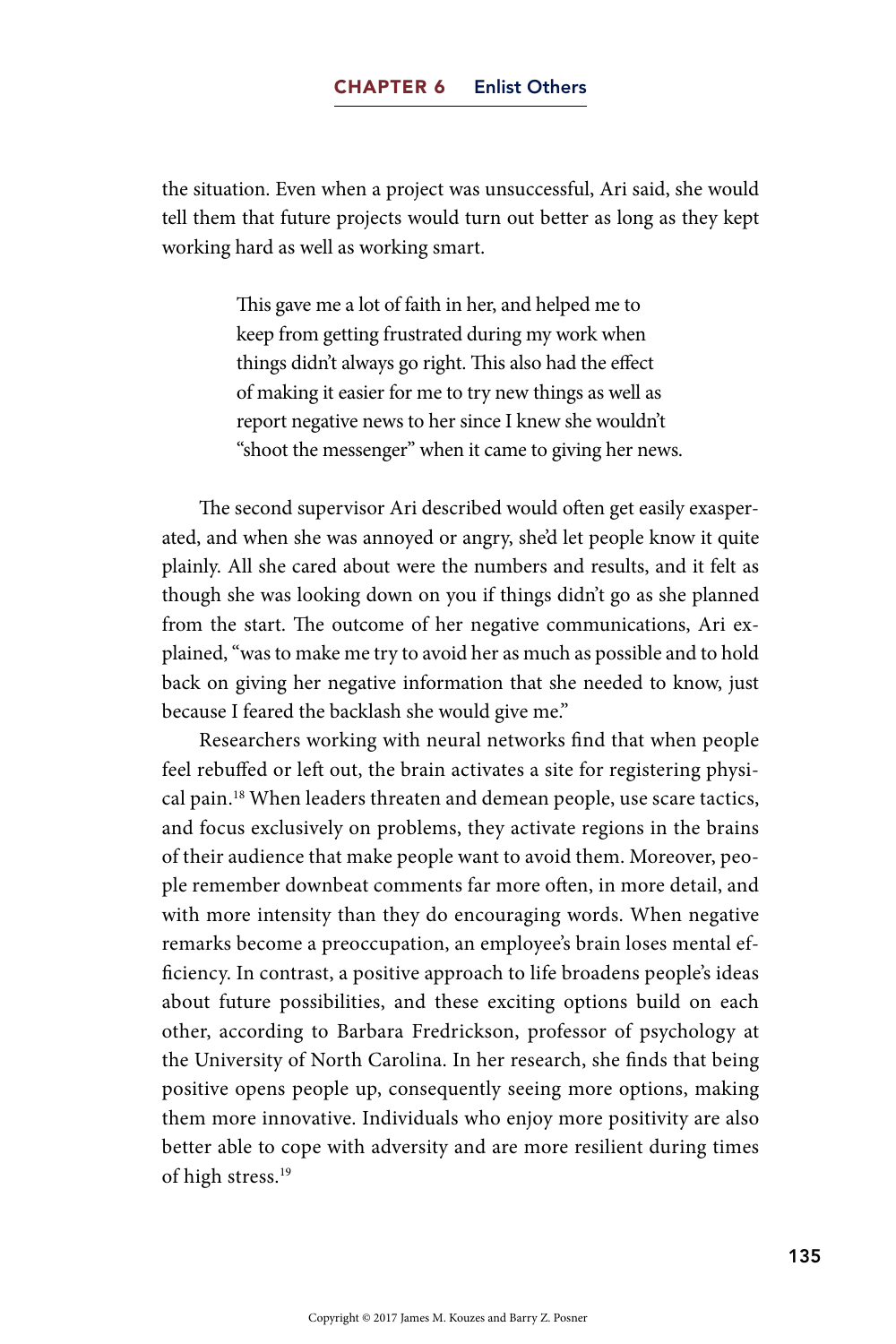**Express Your Emotions** In explaining why particular leaders have a magnetic effect, people often describe them as charismatic. However, charisma has become such an overused and misused term that it's almost useless as a descriptor of leaders. Being charismatic is neither a magical nor a spiritual quality. Like being "inspirational," it's mostly about how people behave.

Instead of defining charisma as a personality trait, some social scientists have investigated what people are doing when others say they are charismatic.<sup>20</sup> What they've found is that individuals who are perceived to be charismatic are simply more animated than people who are not. They smile more, speak faster, pronounce words more clearly, and move their heads and bodies more often. Being energetic and expressive are key descriptors of what it means to be charismatic. The old saying that enthusiasm is infectious is certainly true for leaders.

Arousing emotion has another benefit for leaders: emotions make things more memorable. By adding emotion to your words and behavior, you can increase the likelihood that people will remember what you say. James McGaugh, research professor of neurobiology at the University of California, Irvine, and a leading expert on the creation of memory, has shown that "emotionally significant events create stronger, longer-lasting memories."<sup>21</sup> No doubt you've experienced this yourself when something emotionally significant has happened to you—a serious trauma, such as an accident, or a joyful surprise, such as winning a contest.

The events don't even have to be real to be memorable. They can simply be stories. For example, in one experiment, James showed subjects a series of twelve slides. Accompanying the slide presentation was a story, one line for each slide. For one group, the narrative was quite boring; for the other, the narrative was emotionally moving. Participants didn't know at the time they watched the slides that they would be tested, but two weeks later, they returned and took an assessment of how well they remembered the details of each slide. Although the subjects in the two groups didn't differ in their memory of the first few and last few slides, they did differ significantly in the recollection of the slides in the middle. "The subjects who had listened to the emotionally arousing narrative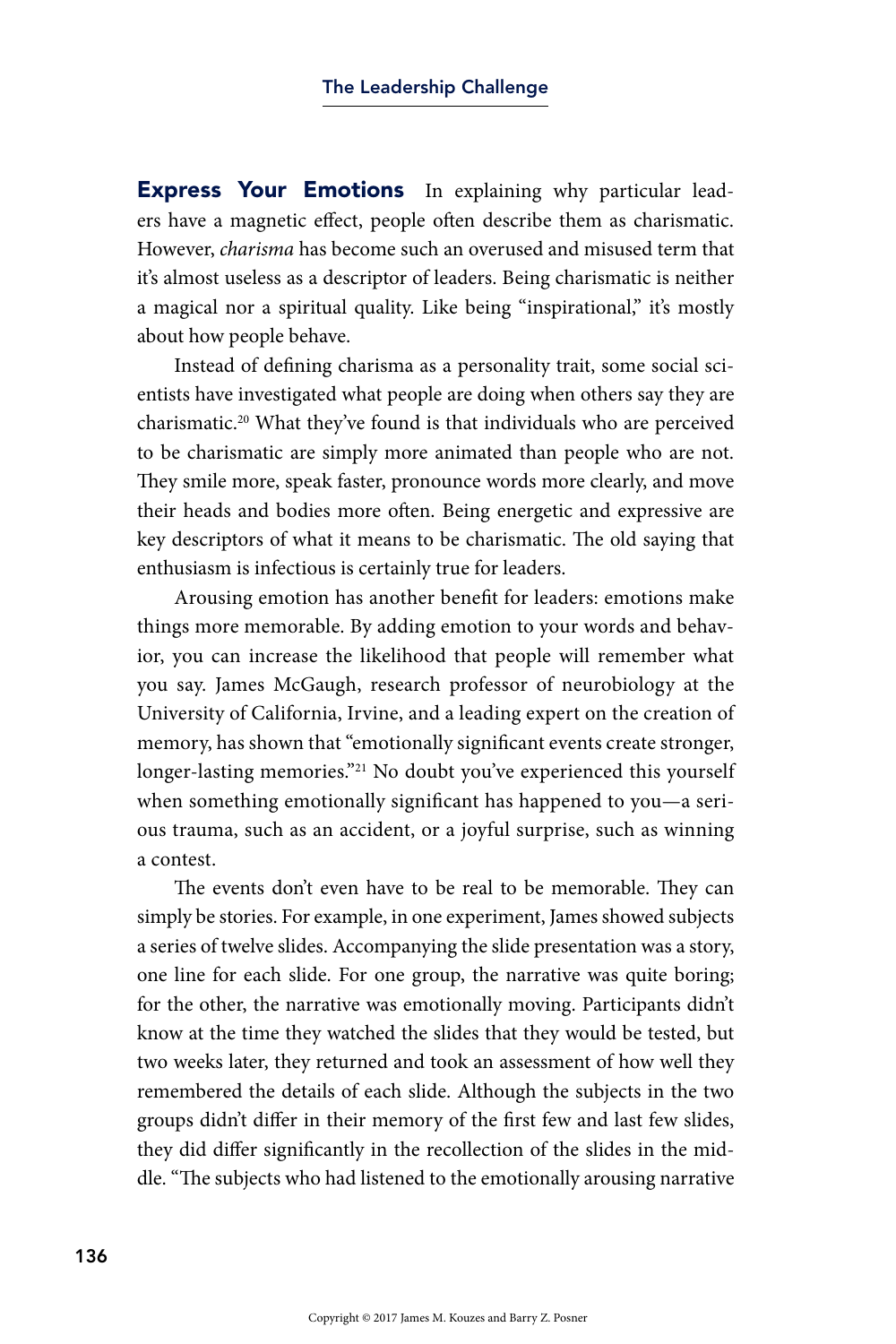remembered details in those particular slides better" than the group that listened to the neutral story.<sup>22</sup>

Emotional arousal creates stronger memories, and you don't need a complete narrative (or slides); just the words themselves can be equally effective. Researchers asked subjects to learn to associate pairs of words. Some paired-words were chosen because they elicited strong emotional responses (as indicated by changes in galvanic skin response). One week later, people remembered the emotionally arousing words better than they remembered the less arousing words.<sup>23</sup> Whether you hear a story or a word, you're more likely to remember the key messages when attached to something that triggers an emotional response. People are hard-wired to pay more attention to stuff that excites them or scares them.

Furthermore, showing people a concrete example is better than telling them about an abstract principle, which still leaves them on the outside looking in. For example, studies showed that a story about a starving seven-year-old girl from Mali prompted people to donate more than twice as much money as the message that "food shortages in Malawi are affecting more than three million children in Zambia."24

Get people to experience what you are trying to explain, and they'll understand in a deeper way. For example, trainers helping volunteers understand how people and their families in hospice care deal with loss will often use an exercise where they hand out packets of index cards, asking volunteers to write on each of their cards something they love and would be devastated to lose. The list often includes the names of family members (spouse, parents, children, siblings, pets), activities (walking, playing music, traveling), or experiences (reading, listening to music, enjoying gourmet dinners, watching sunsets). Then a trainer walks around the room and randomly takes cards from the volunteers. One person loses two of them. Another loses all of them. The person who lost two loses two more. The effect is dramatic. Volunteers clutch their cards and struggle not to let them go. When they release the cards, they are visibly upset; some even break down and cry.<sup>25</sup>

This poignant exercise speaks volumes about how much more influential leaders can be when they tap into people's emotions rather than only tell them what to do or how to feel. If the trainers had merely shared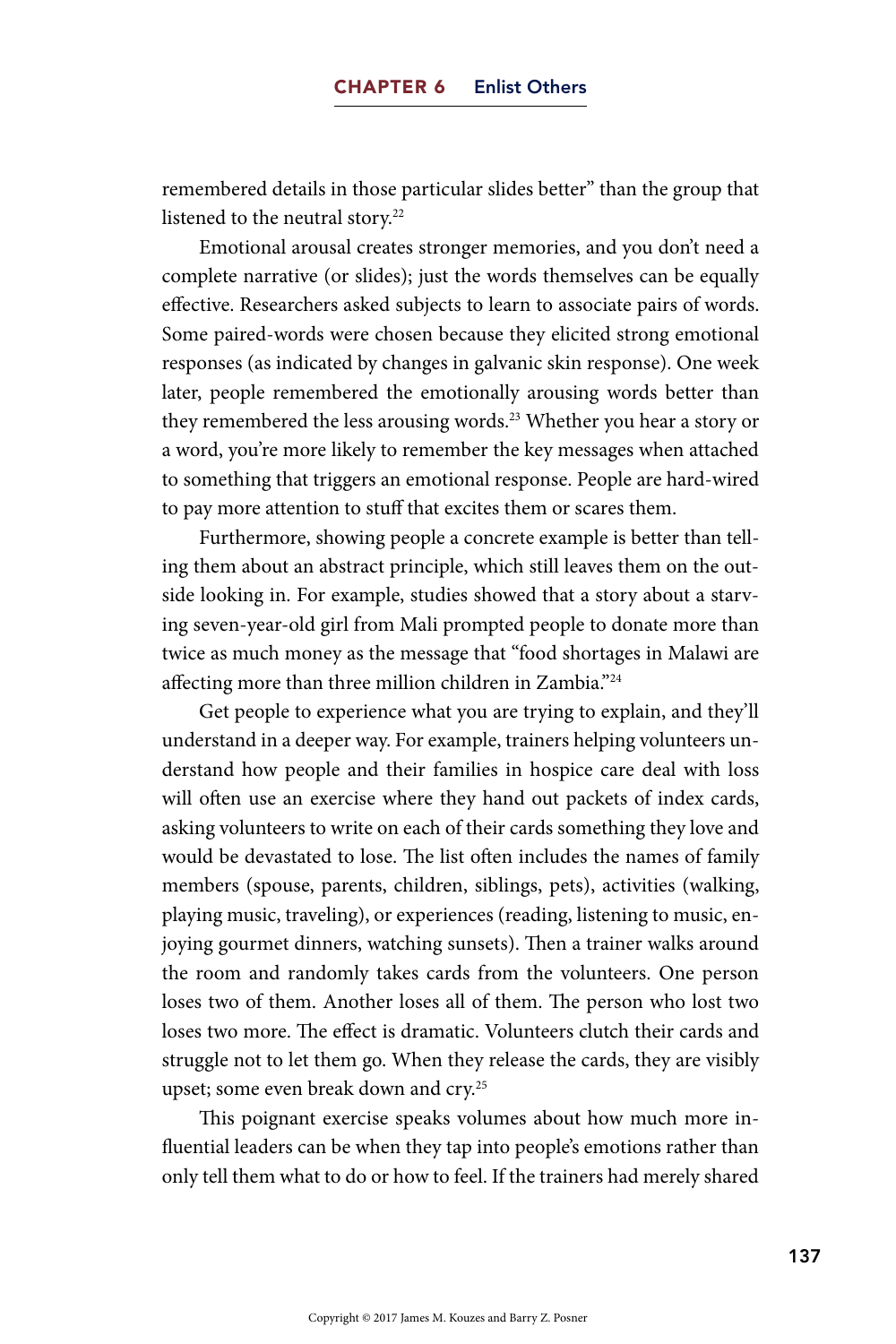facts, the volunteers might have been able to understand conceptually the losses that hospice residents were suffering, but not in a way that would have led to genuine empathy. Through this exercise, they could briefly experience the same type of losses in a way that they would never forget.

The dramatic increase in the use of electronic technology also has an impact on the way people deliver messages. More and more people are turning to their digital devices and social media—from podcasts to webcasts, Facebook to YouTube—for information and connection. Because people remember things that have high emotional content, social media has the potential for engaging people more than do emails, memos, and PowerPoint presentations. It's no longer enough to write a good script you also have to put on a good show.

Keep in mind that the content alone doesn't make the message stick; key is how well you tap into people's emotions. To be willing to change, people have to feel something. Thinking isn't nearly enough to get things moving. Your job is to get them to feel motivated to change, and expressing emotions helps do that.<sup>26</sup>

**Speak Genuinely** None of these suggestions about being more expressive will be of any value whatsoever if you don't believe in what you're saying. If the vision is someone else's and you don't own it, you'll have a tough time enlisting others in it. If you have trouble imagining yourself living the future described in the vision, you certainly will not be able to convince others that they ought to enlist in making it a reality. If you're not excited about the possibilities, you can't expect others to be. The prerequisite to enlisting others in a shared vision is genuineness.

Cathryn Meyer saw this kind of genuineness modeled when she squeezed into a small conference room with twenty other prospective volunteers for the mandatory two-hour orientation by the Peninsula Humane Society (PHS) Wildlife Rehabilitation Department. Patrick, the head of the Wildlife Department, and leader of the meeting, was "an unassuming and soft-spoken individual with piercings and tattoos offsetting his official PHS uniform," Cathryn told us. Here's how she related the story: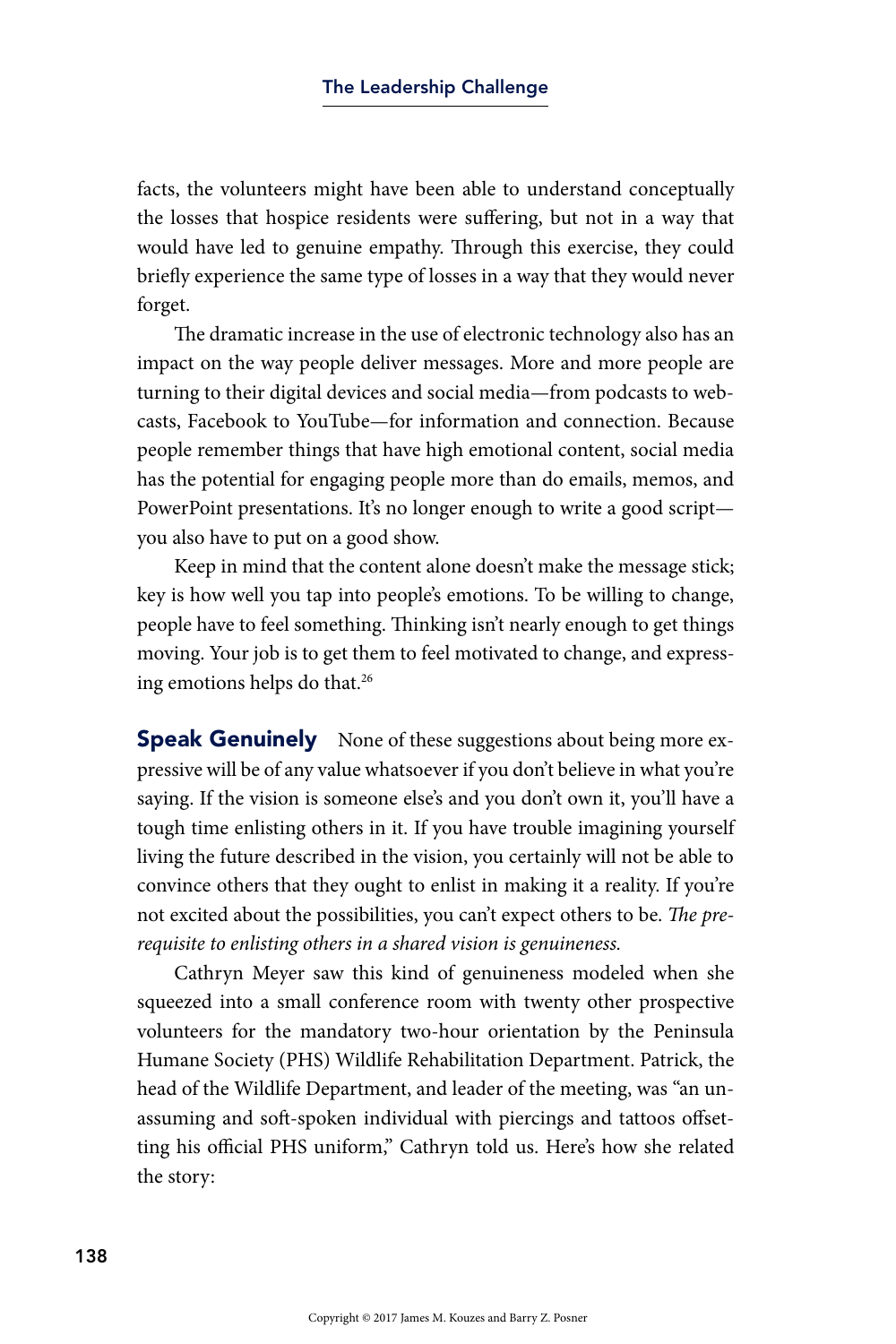Patrick started by explaining how he had come to work for the organization, and why he felt the work was meaningful. He talked about his history as an animal activist; how he had started his career as a vegan chef before making his way into Wildlife Rehabilitation. He talked about his deepseated belief that it was possible to coexist with wild animals, even in a world where humans had destroyed much of their natural habitat. He shared that he felt he had a responsibility to give back to these animals that we have taken so much from. He also talked about the criticality of volunteers in the ability to treat and release so many animals back into the wild each year.

Even though Patrick was not overly animated, he spoke genuinely and with a thoughtfulness that conveyed his passion for his work. He painted a positive picture of the future where wildlife can thrive alongside humans, thanks to the work of the wildlife department and the volunteers who work there. He was able to solidify the meaning and impact of the work that each volunteer would be performing.

Cathryn also noted that she learned another very important lesson from her experience with Patrick. It was a lesson about charisma. "Previously I thought that extroversion and unbridled energy were prerequisites (or at least immensely helpful) for successful leadership. I know now that this is not necessarily the case. Quiet confidence works, too. Introverted individuals like Patrick and myself can be effective leaders. All that you need are conviction, sincerity, and passion."<sup>27</sup>

The most believable people are the ones, like Patrick, with a deep passion. There's no one more fun to be around than someone who is openly excited about the magic that can happen. There's no one more determined than someone who believes fervently in an ideal. Are you that someone?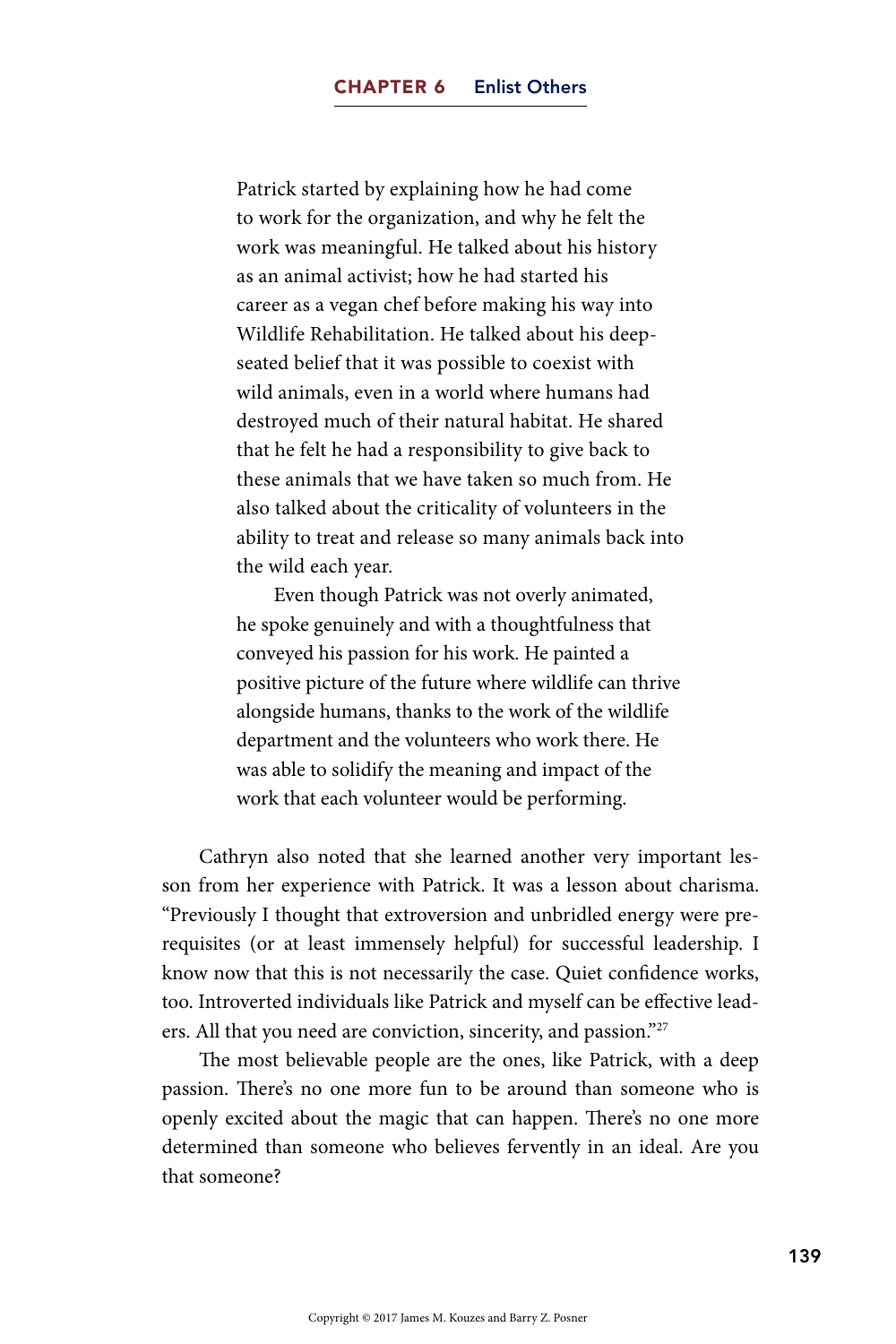#### TAKE ACTION Enlist Others

Leaders appeal to common ideals. They connect others to what is most meaningful in the shared

vision. They lift people to higher levels of motivation and morality, and continuously reinforce that they can make a difference in the world. Exemplary leaders speak to what is unique and singular about the organization, making others feel proud to be a part of something extraordinary. Exemplary leaders understand that it's not their personal view of the future that's important; it's embracing the aspirations of their constituents that matter most.

For visions to be sustainable, they must be compelling and memorable. Leaders must breathe life into visions, animating them so that others can experience what it would be like to live and work in that ideal and unique future. They use a variety of modes of expression to make their abstract visions concrete. Through skillful use of metaphors, symbols, word pictures, positive language, and personal energy, leaders generate enthusiasm and excitement for the common vision. Above all, leaders must be convinced of the value of the shared vision and communicate that genuine belief to others. They must believe in what they are saying. Authenticity is the acid test of conviction, and your constituents will willingly follow only when they believe that you believe.

(continued )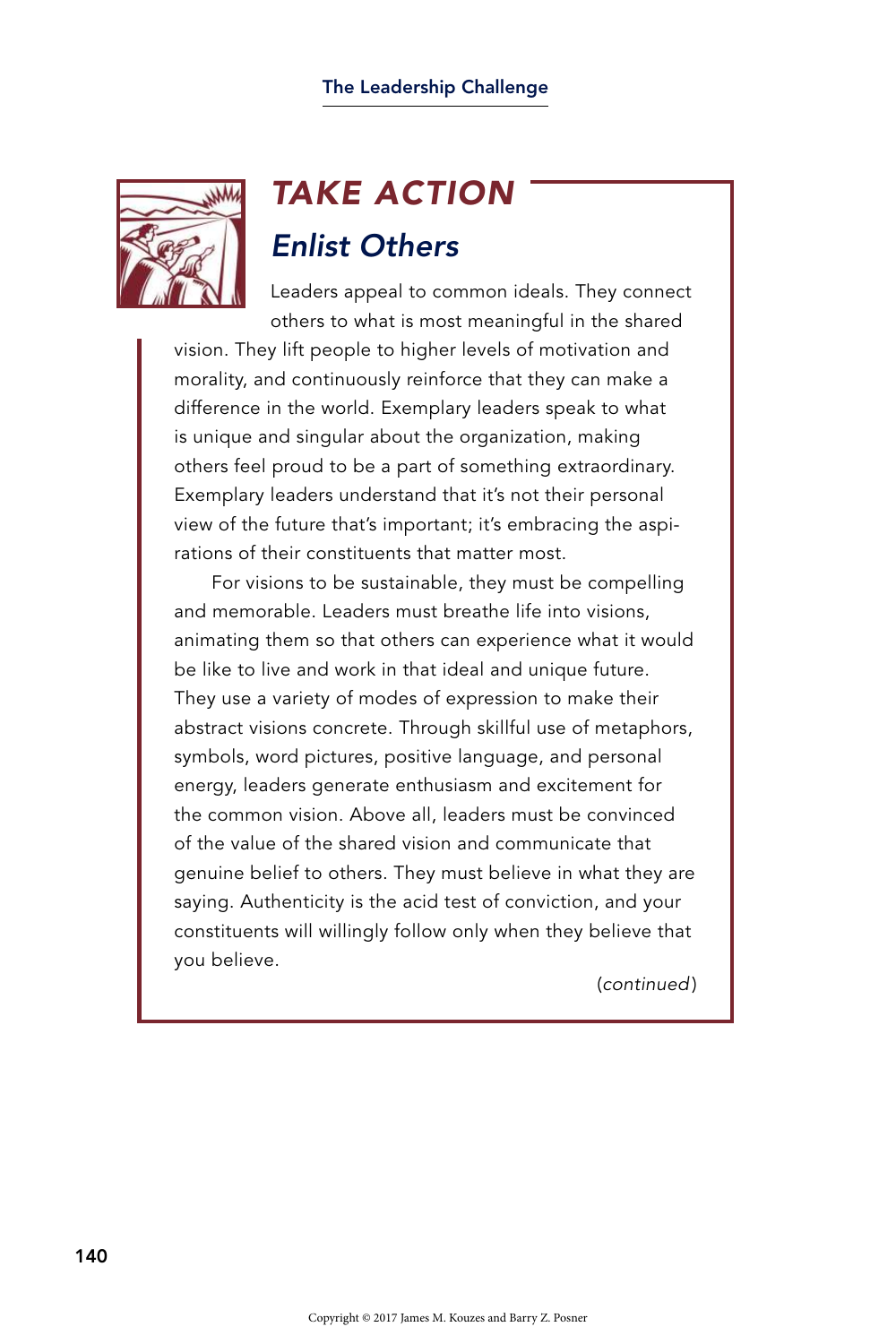To Inspire a Shared Vision, you must enlist others in a common vision by appealing to shared aspirations. This means you must:

- 1. Talk with your constituents and find out about their hopes, dreams, and aspirations for the future.
- 2. Make sure your constituents know what makes their products or services unique and special.
- 3. Show constituents how enlisting in a common vision serves their long-term interests.
- 4. Be positive, upbeat, and energetic when talking about the future of your organization, and make liberal use of metaphors, symbols, examples, and stories.
- 5. Acknowledge the emotions of others and validate them as important.
- 6. Let your passion show in a manner genuinely expressive of who you are.